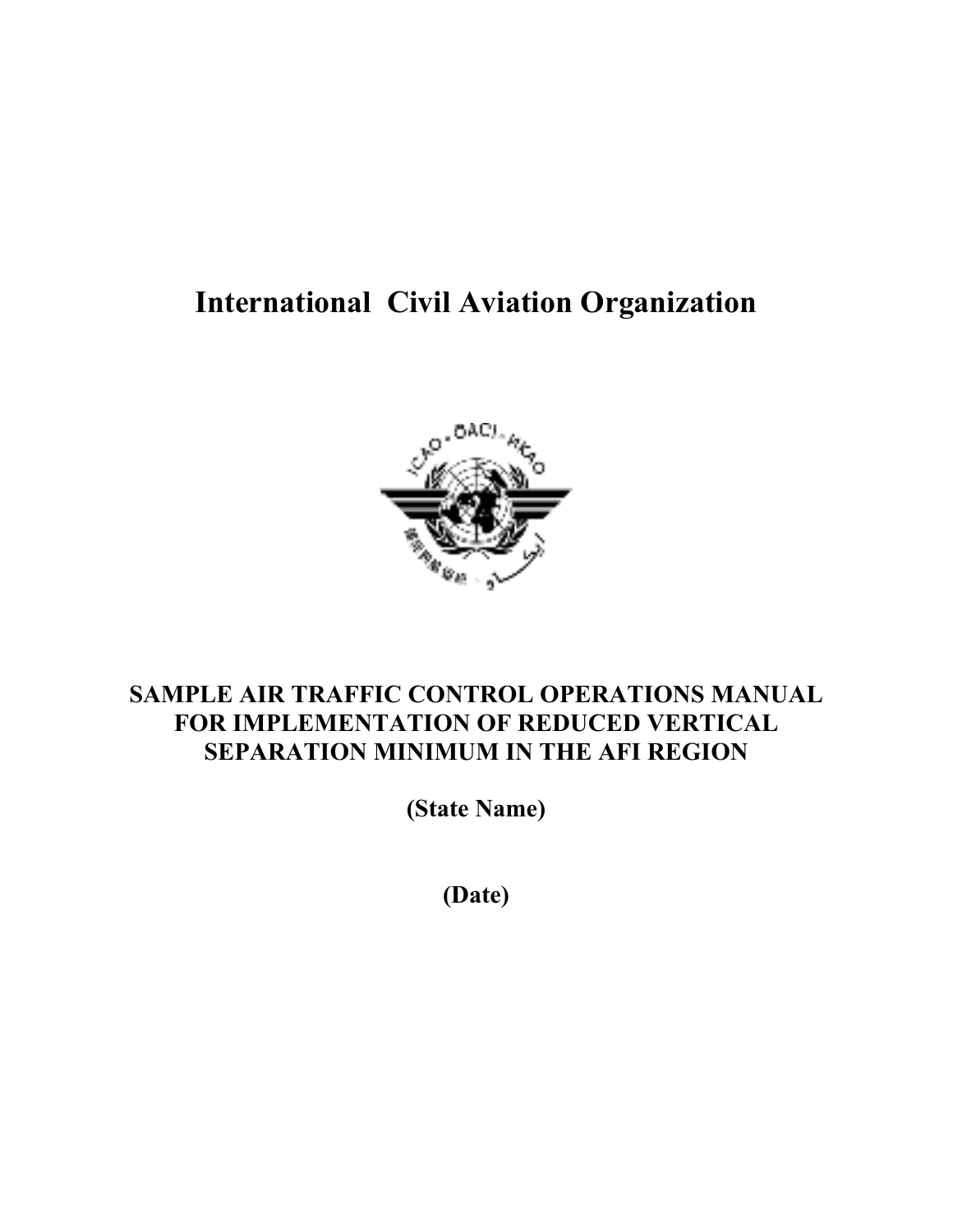## **DOCUMENT IDENTIFICATION SHEET**

| <b>DOCUMENT DESCRIPTION</b>                                                          |                                 |           |  |  |  |  |
|--------------------------------------------------------------------------------------|---------------------------------|-----------|--|--|--|--|
| <b>Document Title</b>                                                                |                                 |           |  |  |  |  |
|                                                                                      |                                 |           |  |  |  |  |
| <b>ATC Manual for a Reduced Vertical Separation Minimum</b>                          |                                 |           |  |  |  |  |
|                                                                                      | (RVSM) in Africa - Indian Ocean |           |  |  |  |  |
| <b>PROGRAMME REFERENCE INDEX</b>                                                     | <b>EDITION:3</b>                |           |  |  |  |  |
|                                                                                      | <b>EDITION</b>                  |           |  |  |  |  |
|                                                                                      | DATE: June 2008                 |           |  |  |  |  |
|                                                                                      | Abstract                        |           |  |  |  |  |
| This manual represents an operational reference document intended for the use of ATS |                                 |           |  |  |  |  |
| personnel involved in the planning, implementation and application of a Reduced      |                                 |           |  |  |  |  |
| Vertical Separation Minimum (RVSM) in Africa - Indian Ocean                          |                                 |           |  |  |  |  |
|                                                                                      |                                 |           |  |  |  |  |
|                                                                                      |                                 |           |  |  |  |  |
|                                                                                      |                                 |           |  |  |  |  |
|                                                                                      |                                 |           |  |  |  |  |
| <b>Keywords</b>                                                                      |                                 |           |  |  |  |  |
| <b>RVSM</b>                                                                          |                                 |           |  |  |  |  |
| Reduced Vertical Separation Minimum                                                  |                                 |           |  |  |  |  |
| AFI                                                                                  |                                 |           |  |  |  |  |
| <b>CONTACT PERSON:</b>                                                               | TEL:                            | DIVISION: |  |  |  |  |

| <b>STATUS</b>         |        | <b>CATEGORY</b>       |        | <b>CLASSIFICATION</b> |   |
|-----------------------|--------|-----------------------|--------|-----------------------|---|
|                       |        |                       |        |                       |   |
| <b>Working Draft</b>  | П      | <b>Executive Task</b> | П      | General Public        | П |
| Draft                 | П      | Specialist Task       | П      | Restricted            | п |
| Proposed Issue        | $\Box$ | Lower layer Task      | $\Box$ |                       |   |
| <b>Released Issue</b> | П      |                       |        |                       |   |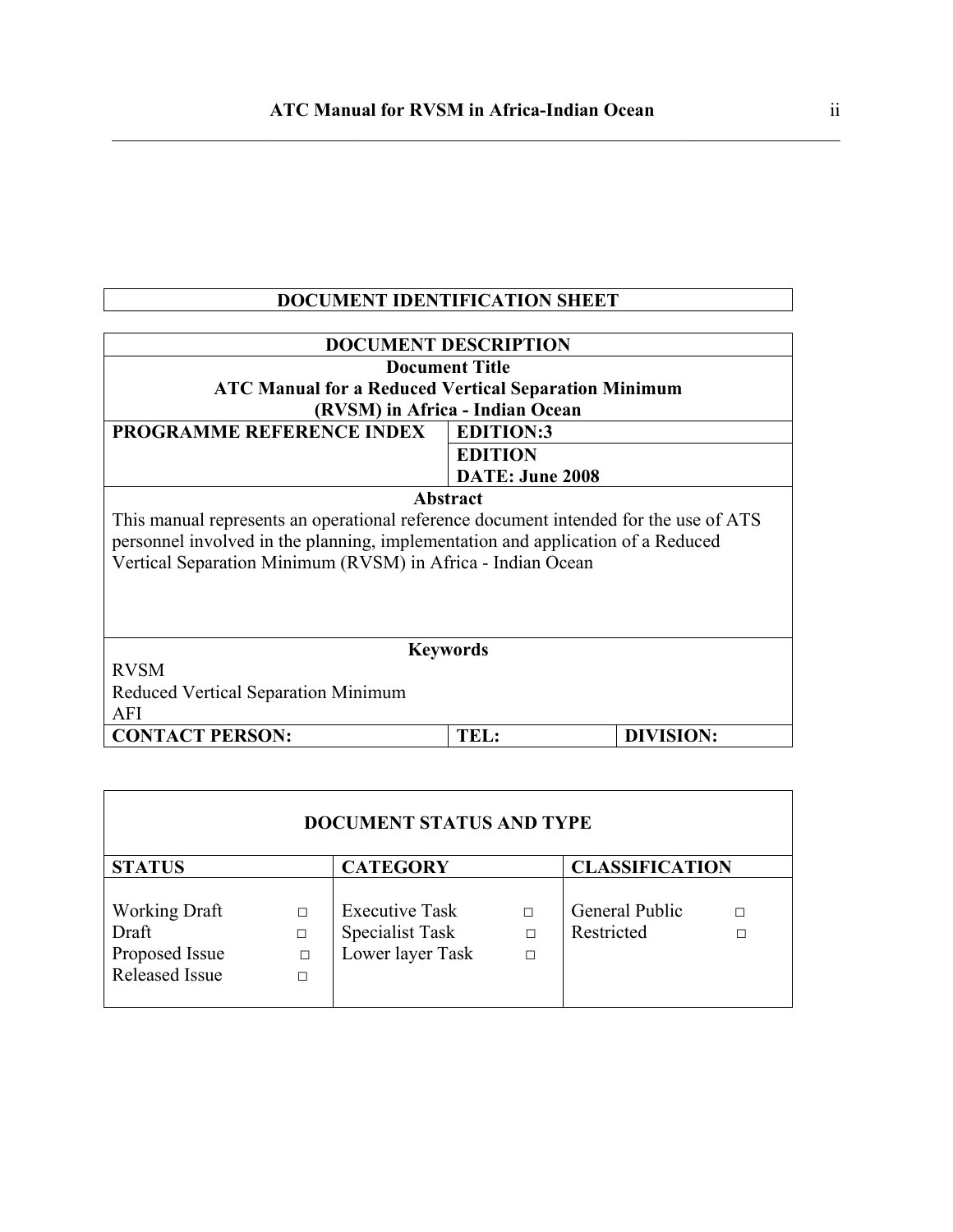#### **DOCUMENT APPROVAL**

The following table identifies all management authorities who have successively approved the present issue of this document.

| <b>AUTHORITY</b> | <b>NAME AND SIGNATURE</b> | <b>DATE</b> |
|------------------|---------------------------|-------------|
|                  |                           |             |
|                  |                           |             |
|                  |                           |             |
|                  |                           |             |
|                  |                           |             |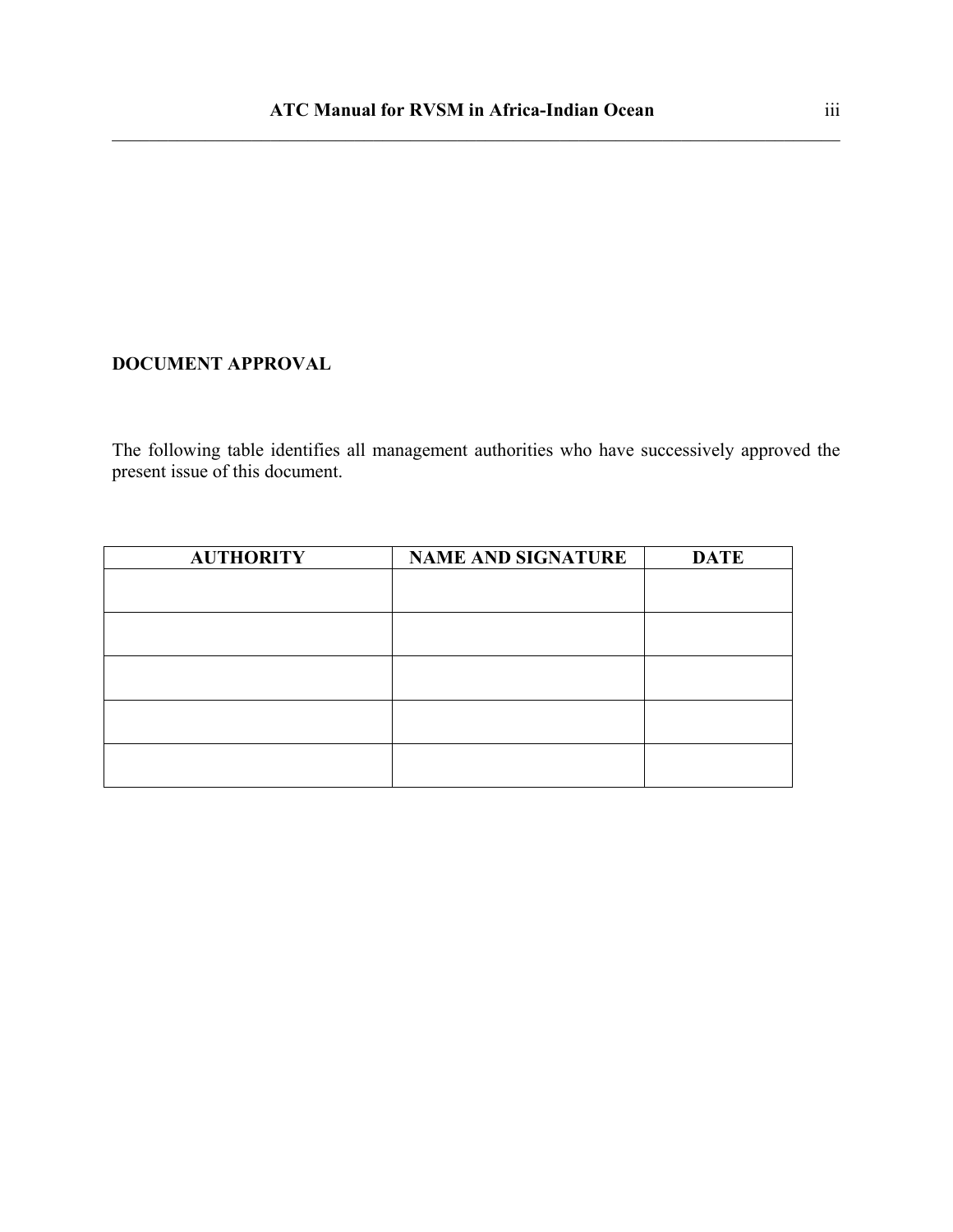## **DOCUMENT CHANGE RECORD**

The following table records the complete history of future editions of the present document.

| <b>EDITION</b> | <b>DATE</b> | <b>REASON FOR CHANGE</b> | <b>SECTIONS</b><br><b>PAGES</b><br><b>AFFECTED</b> |
|----------------|-------------|--------------------------|----------------------------------------------------|
|                |             |                          |                                                    |
|                |             |                          |                                                    |
|                |             |                          |                                                    |
|                |             |                          |                                                    |
|                |             |                          |                                                    |
|                |             |                          |                                                    |
|                |             |                          |                                                    |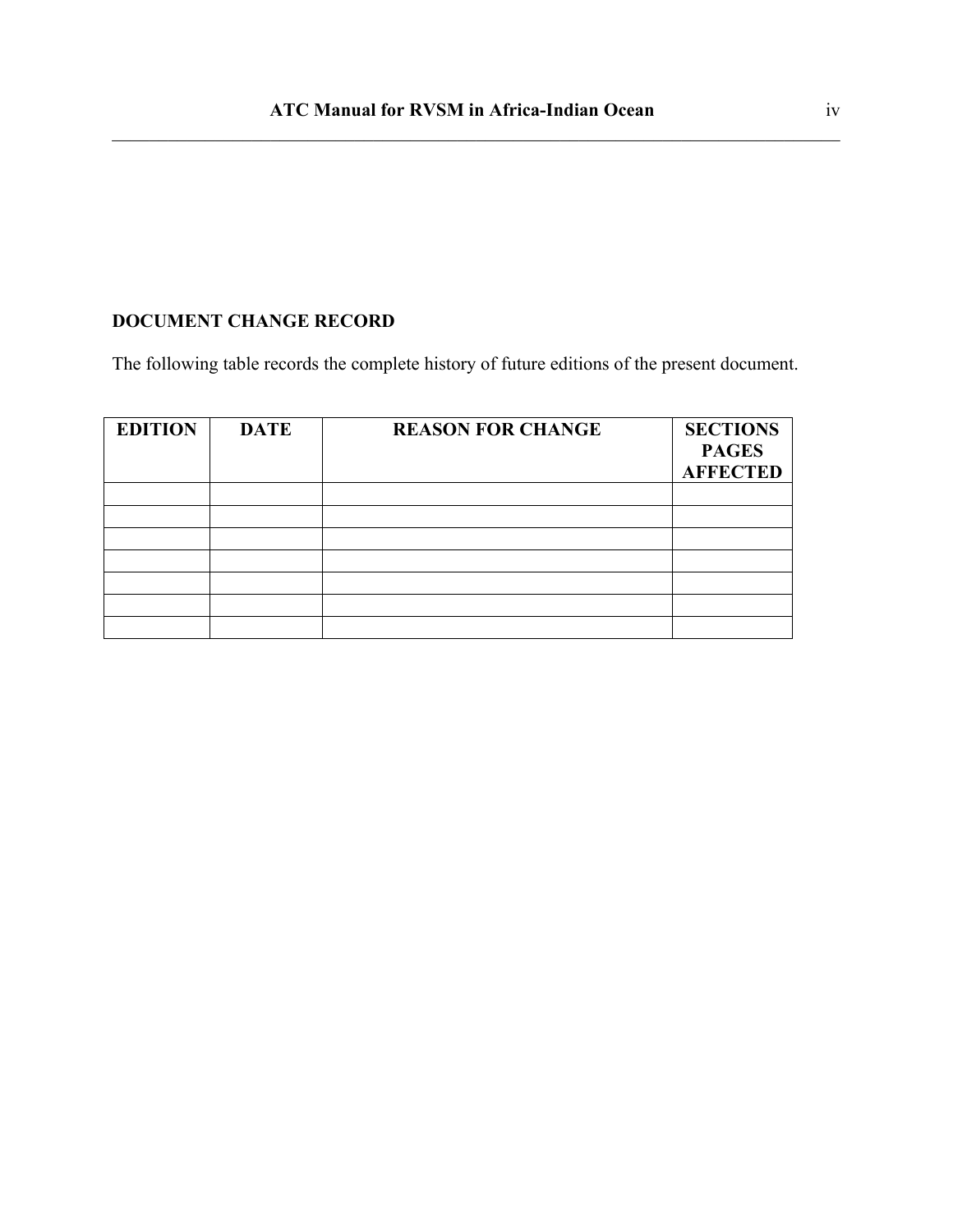#### **AMENDMENT SUMMARY**

Note: This document was developed by AFI RVSM/RNAV/RNP Task Force and will be amended as required.

| Amendment<br>NR/Year | <b>Publication</b><br>date | Date inserted | <b>Effective date</b> | <b>Inserted by</b> |
|----------------------|----------------------------|---------------|-----------------------|--------------------|
|                      |                            |               |                       |                    |
|                      |                            |               |                       |                    |
|                      |                            |               |                       |                    |
|                      |                            |               |                       |                    |
|                      |                            |               |                       |                    |
|                      |                            |               |                       |                    |
|                      |                            |               |                       |                    |
|                      |                            |               |                       |                    |
|                      |                            |               |                       |                    |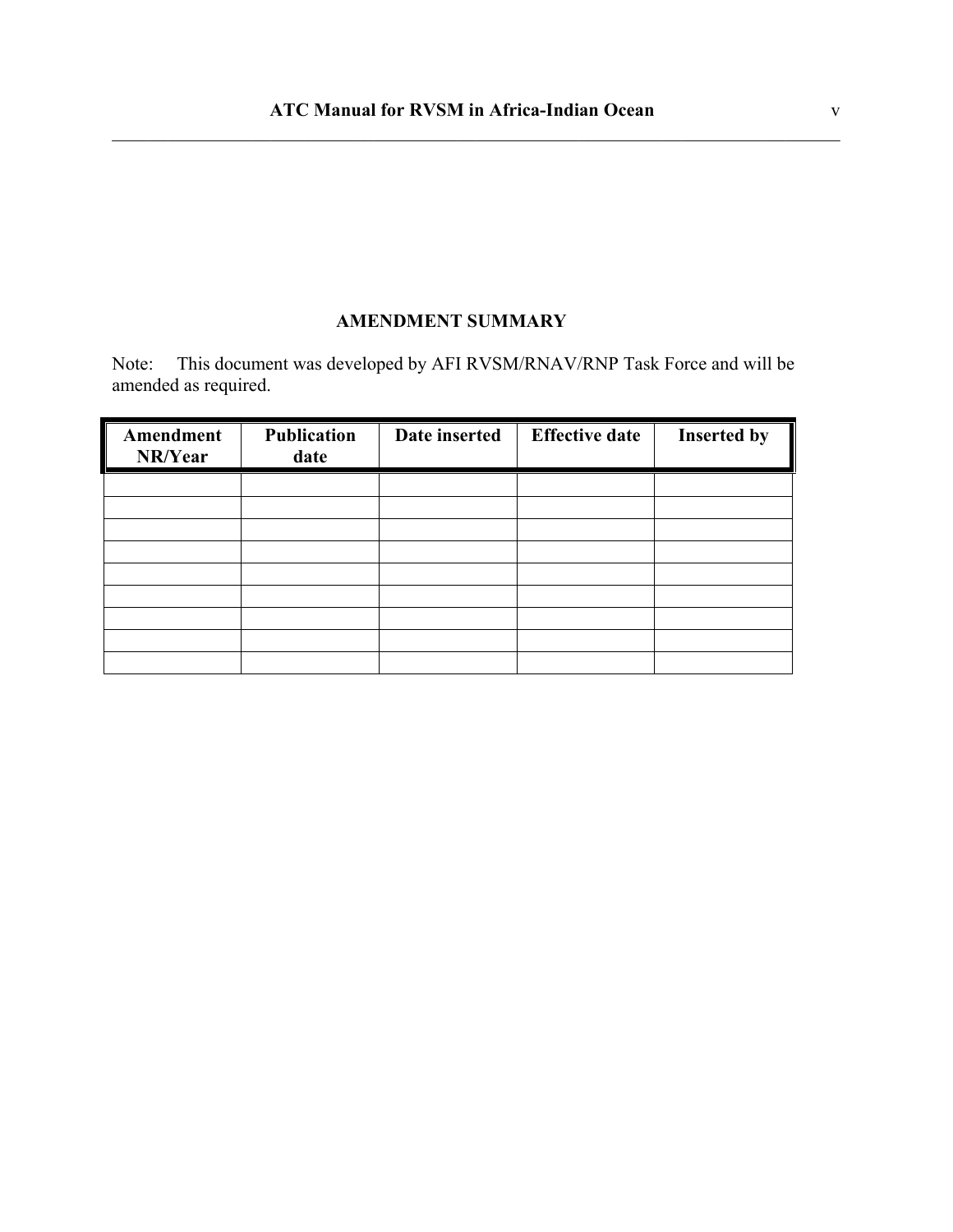## **CHECKLIST OF PAGES**

 $\_$  , and the contribution of the contribution of the contribution of the contribution of  $\mathcal{L}_\text{max}$ 

## *(Released Edition)*

| Page | <b>Dated</b> | Page | <b>Dated</b> | Page | <b>Dated</b> | Page | <b>Dated</b> |
|------|--------------|------|--------------|------|--------------|------|--------------|
|      |              |      |              |      |              |      |              |
|      |              |      |              |      |              |      |              |
|      |              |      |              |      |              |      |              |
|      |              |      |              |      |              |      |              |
|      |              |      |              |      |              |      |              |
|      |              |      |              |      |              |      |              |
|      |              |      |              |      |              |      |              |
|      |              |      |              |      |              |      |              |
|      |              |      |              |      |              |      |              |
|      |              |      |              |      |              |      |              |
|      |              |      |              |      |              |      |              |
|      |              |      |              |      |              |      |              |
|      |              |      |              |      |              |      |              |
|      |              |      |              |      |              |      |              |
|      |              |      |              |      |              |      |              |
|      |              |      |              |      |              |      |              |
|      |              |      |              |      |              |      |              |
|      |              |      |              |      |              |      |              |
|      |              |      |              |      |              |      |              |
|      |              |      |              |      |              |      |              |
|      |              |      |              |      |              |      |              |
|      |              |      |              |      |              |      |              |
|      |              |      |              |      |              |      |              |
|      |              |      |              |      |              |      |              |
|      |              |      |              |      |              |      |              |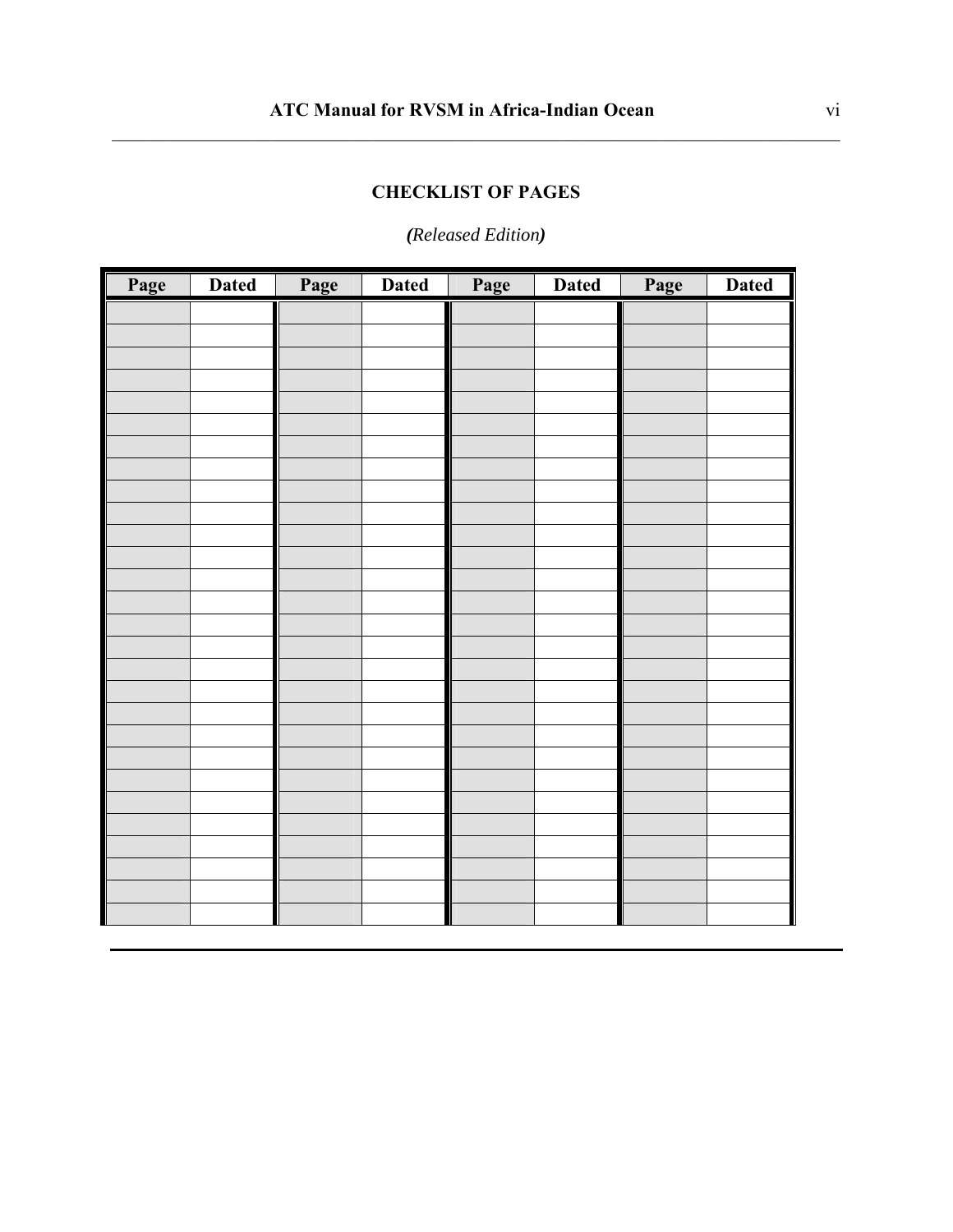## **TABLE OF CONTENTS**

 $\_$  , and the contribution of the contribution of the contribution of the contribution of  $\mathcal{L}_\text{max}$ 

| 1              |            |                                                     |                |
|----------------|------------|-----------------------------------------------------|----------------|
| $\overline{2}$ |            |                                                     |                |
|                | 2.1        |                                                     |                |
|                | 2.2        | <b>Implementation Task Force</b>                    |                |
| 3.             |            |                                                     |                |
|                | 3.1        |                                                     |                |
|                | 3.2        |                                                     |                |
| $\mathbf{A}$   |            |                                                     |                |
|                | 4.1<br>4.2 |                                                     | $\overline{4}$ |
|                | 4.3        | AFI RVSM Interface with Adjacent Regions            | 5              |
|                | 4.4        | ICAO Table of Cruising Levels for AFI RVSM Airspace | $\sqrt{5}$     |
|                | 4.5        | Flight Operations Within the AFI RVSM Airspace      | 5              |
|                |            |                                                     |                |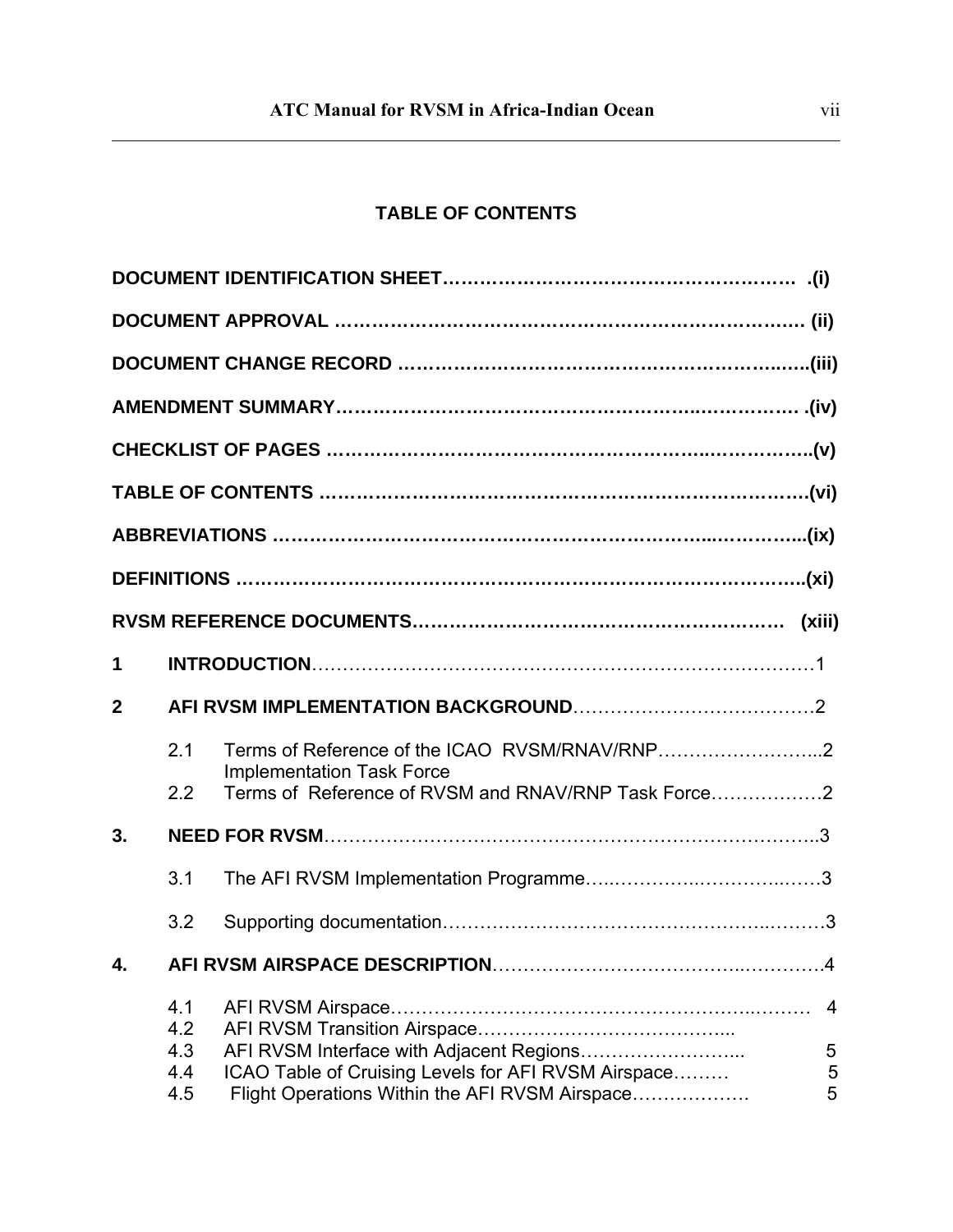## **ATC Manual for RVSM in Africa-Indian Ocean**

 $\_$  , and the contribution of the contribution of the contribution of the contribution of  $\mathcal{L}_\text{max}$ 

| 5   |       |                                                                 |    |
|-----|-------|-----------------------------------------------------------------|----|
|     | 5.1   |                                                                 |    |
|     | 5.2   | State Aircraft operating within AFI RVSM airspace7              |    |
|     | 5.3   | Transition of aircraft operating To/From the AFI RVSM airspace7 |    |
|     | 5.4   | Cruising Levels Appropriate to Direction of Flight7             |    |
|     | 5.5   |                                                                 |    |
|     | 5.5.1 |                                                                 |    |
|     | 5.5.2 |                                                                 |    |
|     | 5.5.3 | Severe turbulence- not forecasted (multiple aircraft)9          |    |
|     | 5.5.4 |                                                                 |    |
|     | 6     |                                                                 |    |
|     | 7     |                                                                 |    |
|     | 8     |                                                                 |    |
|     | 8.1   |                                                                 |    |
|     | 8.2   |                                                                 |    |
|     | 8.3   | Laterally-Spaced, Uni-Directional ATS Routes 11                 |    |
|     | 8.4   |                                                                 |    |
|     | 9.    |                                                                 | 11 |
|     | 9.1   |                                                                 |    |
|     | 9.2   |                                                                 | 12 |
|     | 9.3   |                                                                 | 12 |
|     | 9.4   |                                                                 | 13 |
|     | 9.5   | Short Term Conflict Alert (STCA) and Medium Term Conflict       |    |
|     |       |                                                                 |    |
|     | 9.6   |                                                                 |    |
| 10. |       | AIR TRAFFIC MANAGEMENT CONSIDERATIONS14                         |    |
|     |       |                                                                 | 14 |
|     |       |                                                                 | 15 |
|     |       | Air Traffic Management Options for AFI RVSM Transition          | 15 |
|     |       |                                                                 | 15 |
|     |       |                                                                 | 15 |
|     |       |                                                                 | 16 |
|     |       |                                                                 | 16 |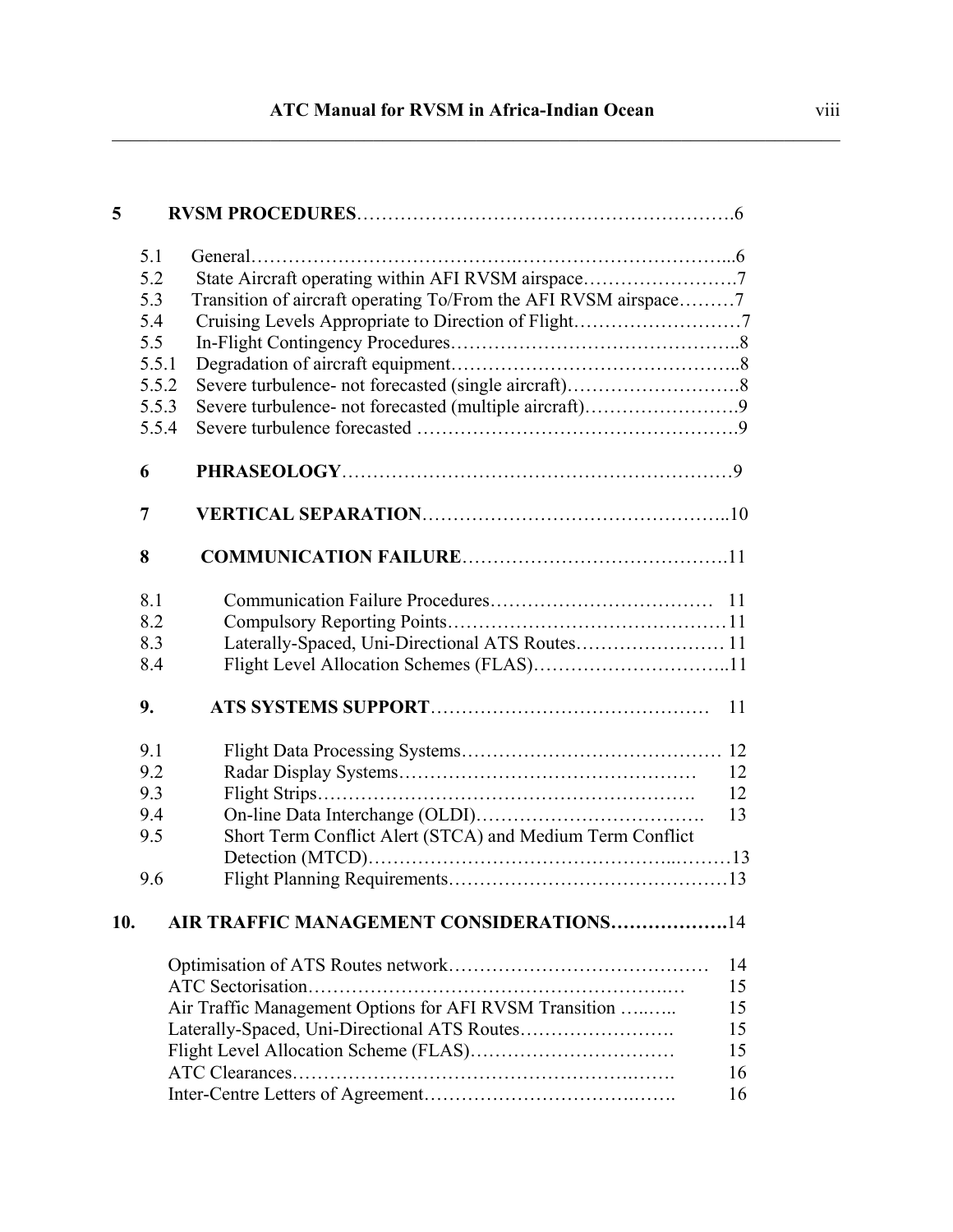| 10.8.3   |                                                                                                                            |  |  |  |  |  |
|----------|----------------------------------------------------------------------------------------------------------------------------|--|--|--|--|--|
|          |                                                                                                                            |  |  |  |  |  |
|          |                                                                                                                            |  |  |  |  |  |
| $11_{-}$ | AIRCRAFT COLLISION AVOIDANCE SYSTEM                                                                                        |  |  |  |  |  |
|          |                                                                                                                            |  |  |  |  |  |
| 11.1     | Carriage and Operation of Airborne Collision Avoidance17<br>System II (ACASII) and Pressure-Altitude Reporting Transponder |  |  |  |  |  |

**-----------**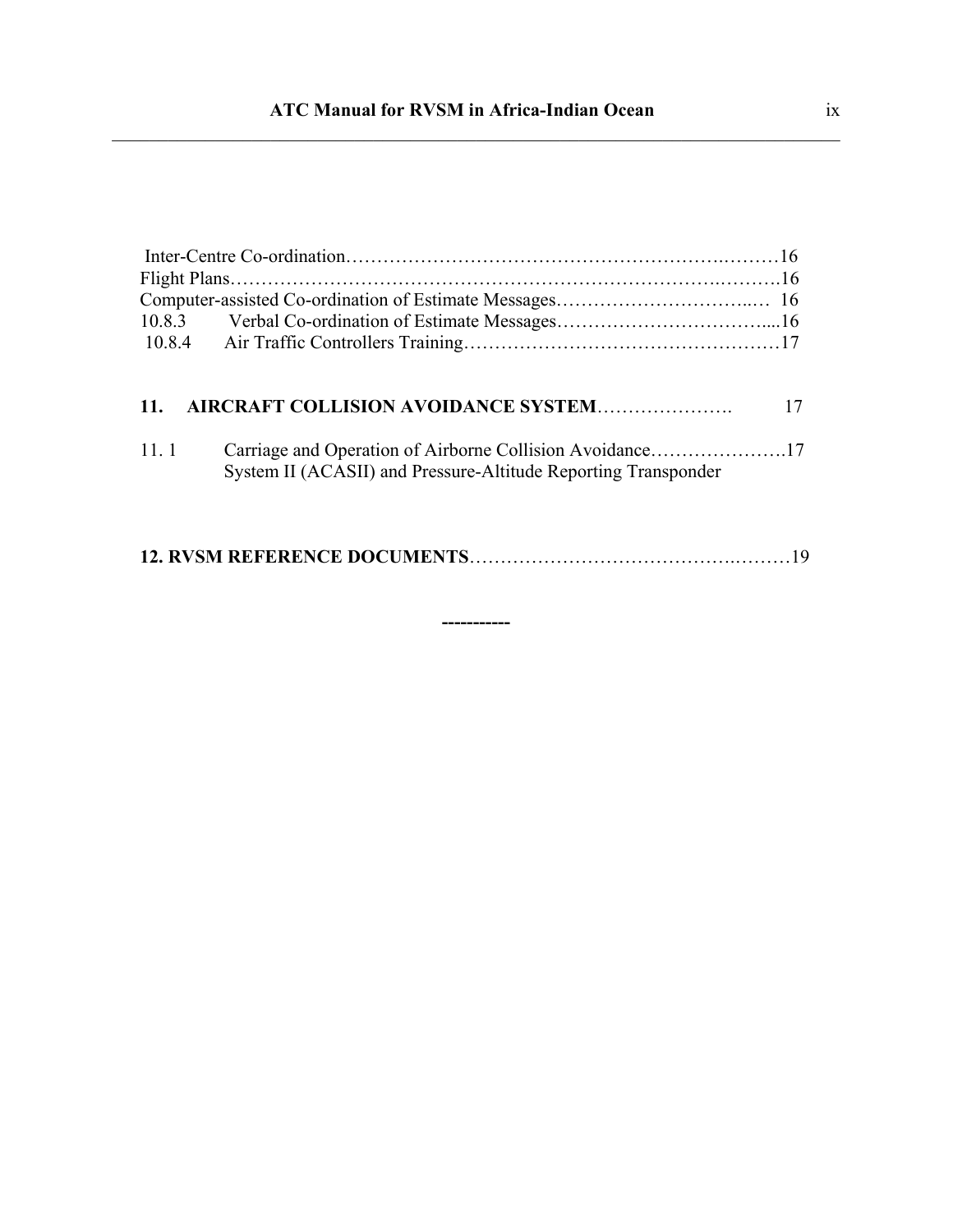## **LIST OF ABBREVIATIONS**

| <b>ACAS</b>    | Airborne Collision Avoidance System                |
|----------------|----------------------------------------------------|
| <b>ATC</b>     | Air Traffic Control                                |
| <b>ACC</b>     | Area Control Centre                                |
| <b>ACT</b>     | <b>Activation Message</b>                          |
| <b>AIC</b>     | <b>Aeronautical Information Circular</b>           |
| <b>AFI</b>     | Africa and Indian Ocean                            |
| <b>AIP</b>     | <b>Aeronautical Information Publication</b>        |
| <b>APIRG</b>   | AFI Planning and Implementation Regional Group     |
| <b>ASE</b>     | <b>Altimetry System Error</b>                      |
| <b>ATM</b>     | Air Traffic Management                             |
| <b>ATS</b>     | Air Traffic Services                               |
| <b>CDB</b>     | <b>Central Data Base</b>                           |
| <b>CFL</b>     | <b>Cleared Flight Level</b>                        |
| <b>CFMU</b>    | Central Flow Management Unit                       |
| <b>CHG</b>     | <b>Modification Message (IFPS</b>                  |
| <b>CMA</b>     | Central Monitoring Agency (NAT)                    |
| <b>CVSM</b>    | <b>Conventional Vertical Separation Minimum</b>    |
| <b>FAA</b>     | Federal Aviation Administration (USA)              |
| <b>FDPS</b>    | <b>Flight Data Processing System</b>               |
| <b>FIR</b>     | <b>Flight Information Region</b>                   |
| FL             | Flight Level                                       |
| <b>FLAS</b>    | <b>Flight Level Allocation Scheme</b>              |
| <b>FPL</b>     | Flight Plan                                        |
| GA             | General Air Traffic                                |
| <b>GMU</b>     | <b>GPS Height Monitoring Unit</b>                  |
| <b>GPS</b>     | Global Positioning System                          |
| <b>HMU</b>     | Height Monitoring Unit                             |
| <b>IFPS</b>    | Integrated Initial Flight Plan                     |
| <b>IFR</b>     | <b>Instrument Flight Rules</b>                     |
| <b>JAA</b>     | <b>Joint Aviation Authorities</b>                  |
| <b>JAA AMC</b> | JAA Acceptable Means of Compliance                 |
| <b>JAR</b>     | <b>Joint Aviation Requirements</b>                 |
| LoA            | Letter of Agreement                                |
| <b>MASPS</b>   | Minimum Aircraft System Performance Specifications |
| <b>MEL</b>     | Minimum Equipment List                             |
| <b>MNPS</b>    | Minimum Navigation Performance Specifications      |
| <b>MTCD</b>    | Medium Term Conflict Detection                     |
| <b>NAT</b>     | North Atlantic                                     |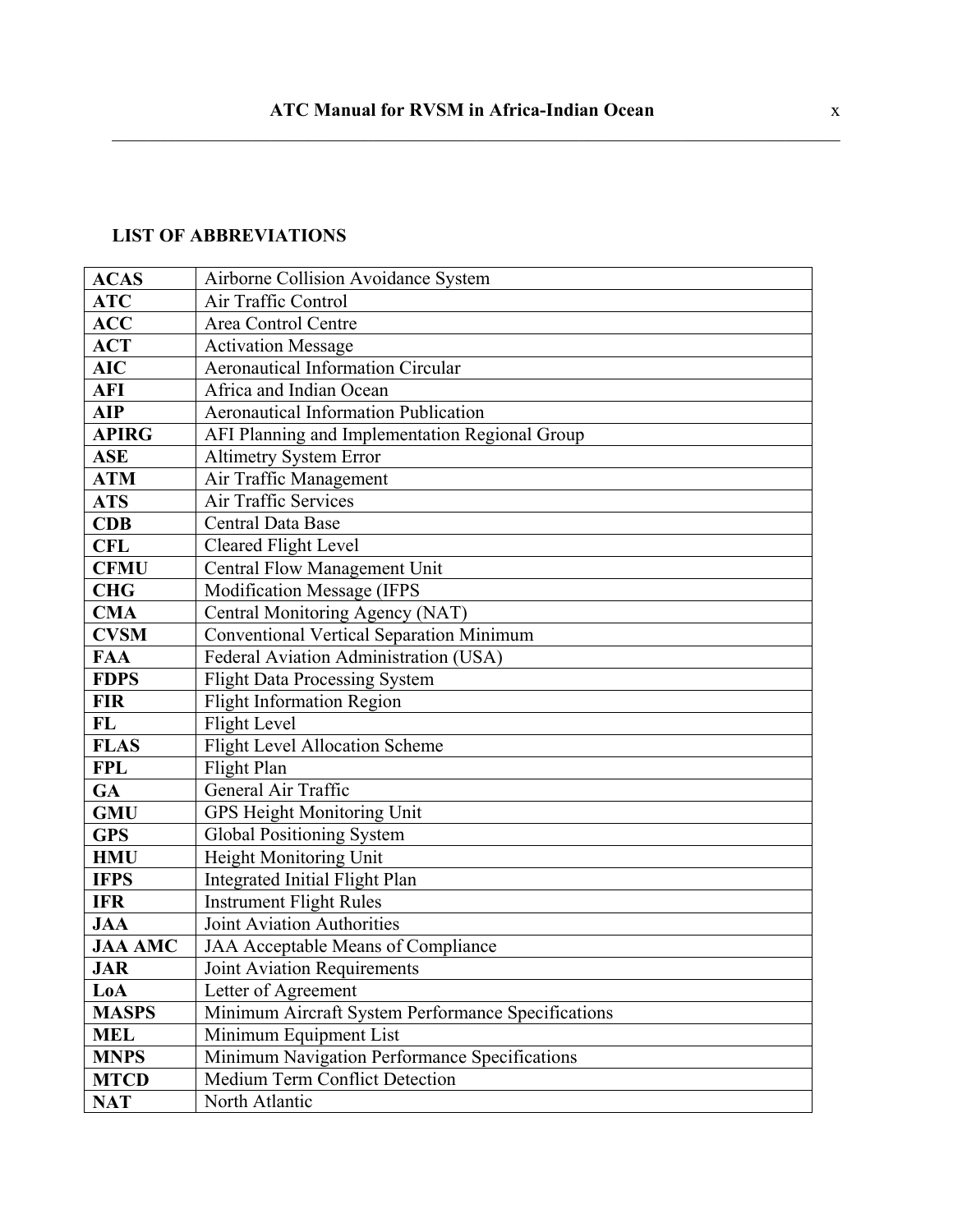| <b>NAT CMA</b> | North Atlantic Region Central Monitoring Agency                           |
|----------------|---------------------------------------------------------------------------|
| <b>NATSPG</b>  | North Atlantic Systems Planning Group                                     |
| <b>NOTAM</b>   | Notice to Airmen                                                          |
| <b>OAT</b>     | <b>Operational Air Traffic</b>                                            |
| <b>OLDI</b>    | On-Line Data Interchange                                                  |
| RA             | <b>Resolution Advisory (ACAS</b>                                          |
| <b>RFL</b>     | <b>Requested Flight Level</b>                                             |
| <b>RGCSP</b>   | Review of the General Concept of Separation Panel                         |
| <b>RNAV</b>    | Area Navigation                                                           |
| <b>RNP</b>     | <b>Required Navigation Performance</b>                                    |
| <b>RPL</b>     | Repetitive Flight Plan                                                    |
| <b>RTF</b>     | Radiotelephony                                                            |
| <b>RVSM</b>    | Reduced Vertical Separation Minimum of 1 000 ft between FL 290 and FL 410 |
|                | Inclusive                                                                 |
| <b>SARPs</b>   | <b>Standards and Recommended Practices</b>                                |
| <b>SDB</b>     | <b>State Data Base</b>                                                    |
| <b>SSEC</b>    | <b>Static Source Error Correction</b>                                     |
| <b>SSR</b>     | Secondary Surveillance Radar                                              |
| <b>STCA</b>    | <b>Short Term Conflict Alert</b>                                          |
| <b>TA</b>      | Traffic Advisory (ACAS)                                                   |
| <b>TGL</b>     | Temporary Guidance Leaflet (TGL-JAA)                                      |
| <b>TLS</b>     | Target Level of Safety (TLS)                                              |
| <b>TSE</b>     | Total System Error                                                        |
| <b>TVE</b>     | <b>Total Vertical Error</b>                                               |
| <b>VFR</b>     | <b>Visual Flight Rules</b>                                                |
| <b>VSM</b>     | Vertical Separation Minimum                                               |
| <b>UAC</b>     | <b>Upper Area Control Centre</b>                                          |
| <b>UIR</b>     | <b>Upper Flight Information Region</b>                                    |

**---------**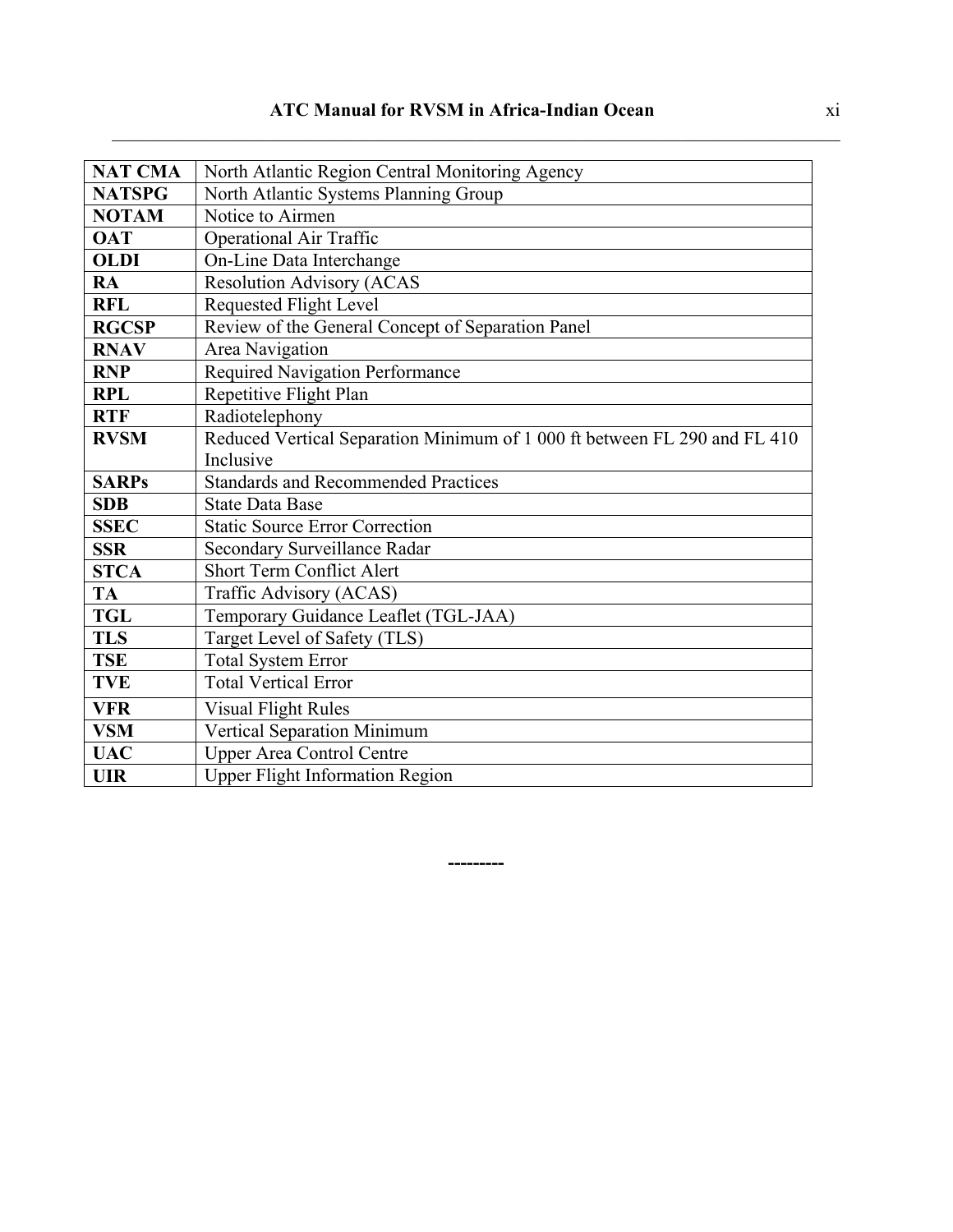#### **DEFINITIONS**

#### **Flight Level Allocation Scheme (FLAS)**

The scheme whereby specific flight levels may be assigned to specific route segments within the network.

#### **General Air Traffic (GAT)**

Flight conducted in accordance with the rules and provisions of ICAO.

#### **Operational Air Traffic (OAT)**

Flights which do not comply with the provisions stated for GAT and for which rules and procedures have been specified by appropriate authorities.

#### **RVSM Approval**

The approval that is issued by the appropriate authority of the State in which the operator is based or of the State in which the aircraft is registered. To obtain such RVSM approval, Operators shall satisfy the said State:

- 1) that aircraft for which the RVSM Approval is sought have the vertical navigation performance capability required for RVSM operations through compliance with the criteria of the RVSM Minimum Aircraft Systems Performance Specification (MASPS).
- 2) That they have instituted procedures in respect of continued airworthiness (maintenance and repair) practices and programmes.
- 3) That they have instituted flight crew procedures for operations in the AFI RVSM airspace.

*Note: For the purposes of the application of RVSM, the term: "RVSM APPROVED" shall be used to indicate that an aircraft has been granted RVSM Approval.* 

#### **RVSM Entry Point**

The first reporting point over which an aircraft passes or is expected to pass immediately before, upon, or immediately after initial entry into AFI RVSM airspace, normally the first reference point for applying a reduced vertical separation minimum.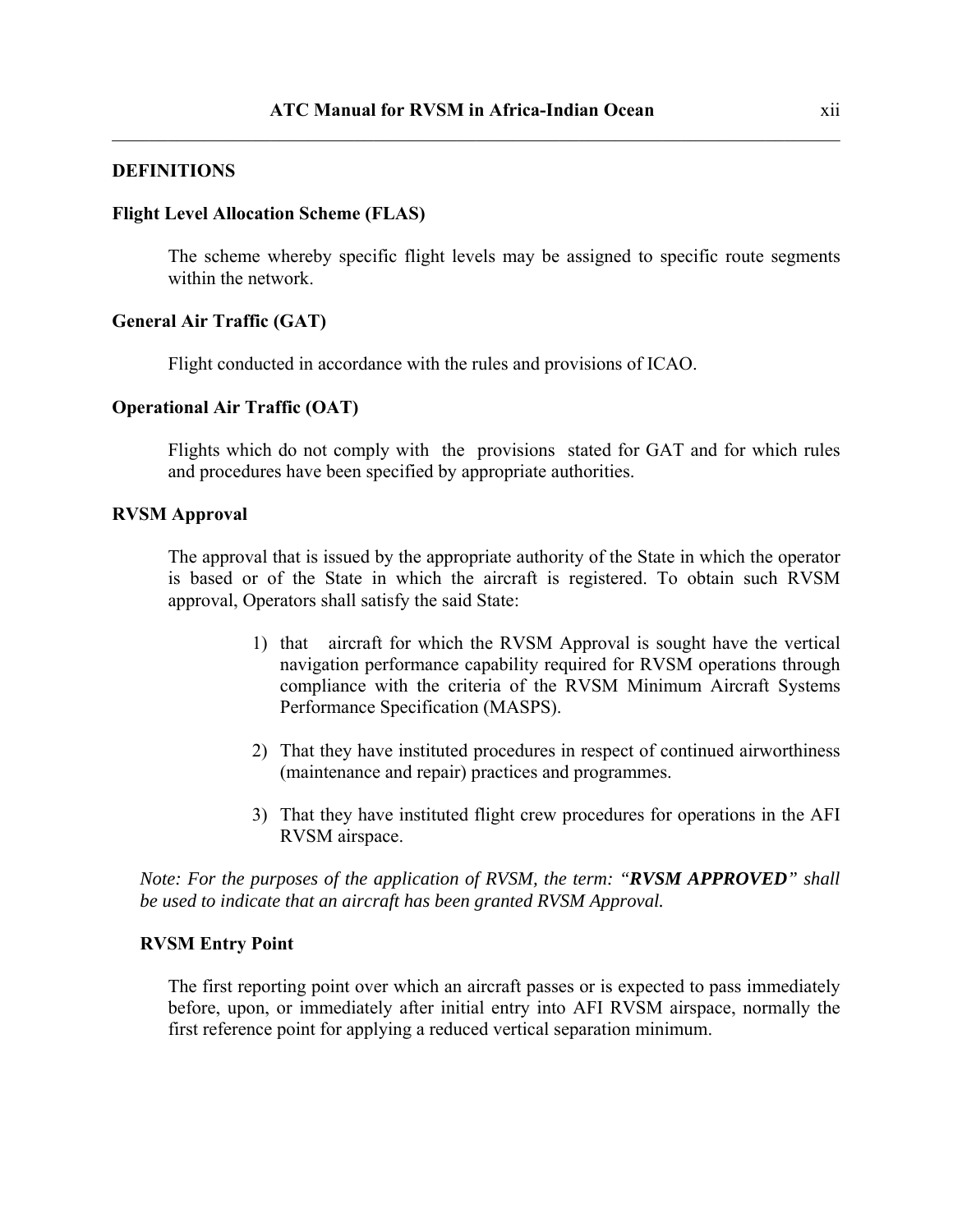#### **RVSM Exit Point**

The last reporting point over which an aircraft passes or is expected to pass immediately before, upon, or immediately after leaving AFI RVSM airspace, normally the last reference point for applying a reduced vertical separation minimum.

#### **State Aircraft**

Aircraft used in military, customs and police services shall be deemed to be State aircraft.

*Ref: ICAO Convention on International Civil Aviation, Article 3 b* 

#### **Strategic Flight Level**

A flight level which is flight-plannable in accordance with the Table of Cruising Levels of ICAO Annex 2, Appendix 3 and the FLAS, as specified in the relevant Aeronautical Information Publications (AIPs).

#### **Tactical Flight Level**

A flight level which is not flight-plannable and which is reserved for tactical use by ATC.

---------------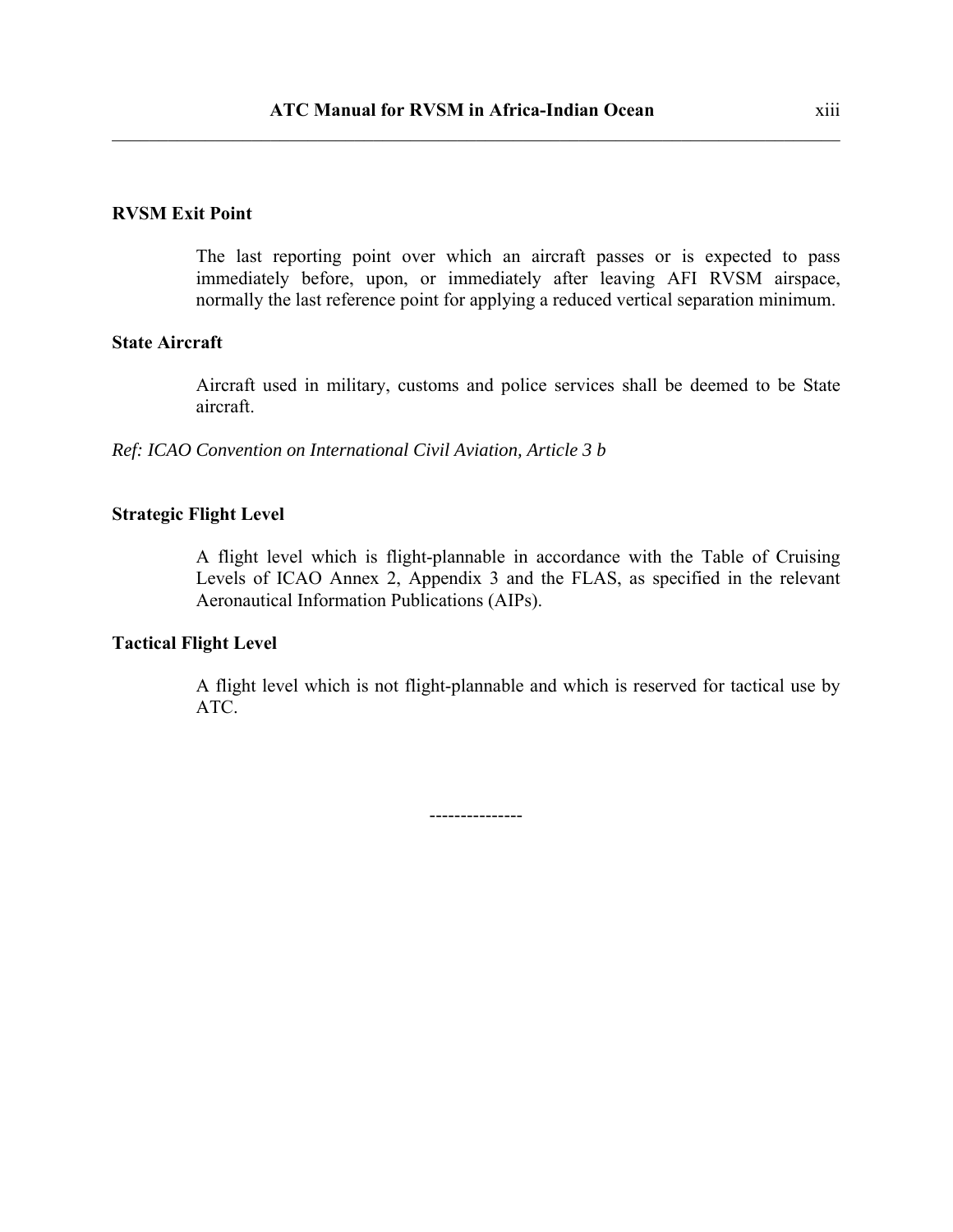#### **RVSM REFERENCE DOCUMENTS**

• ICAO Annexes; 2,3.2;A6,Part 1,6.18; A10 Vol. IV; A11, 2.4.2; P-OPS,Vol.1 Part VIII; P-ATM, CAP 4.

-------

- EUROCONTROL RVSM
- NAT RVSM
- FAA RVSM manuals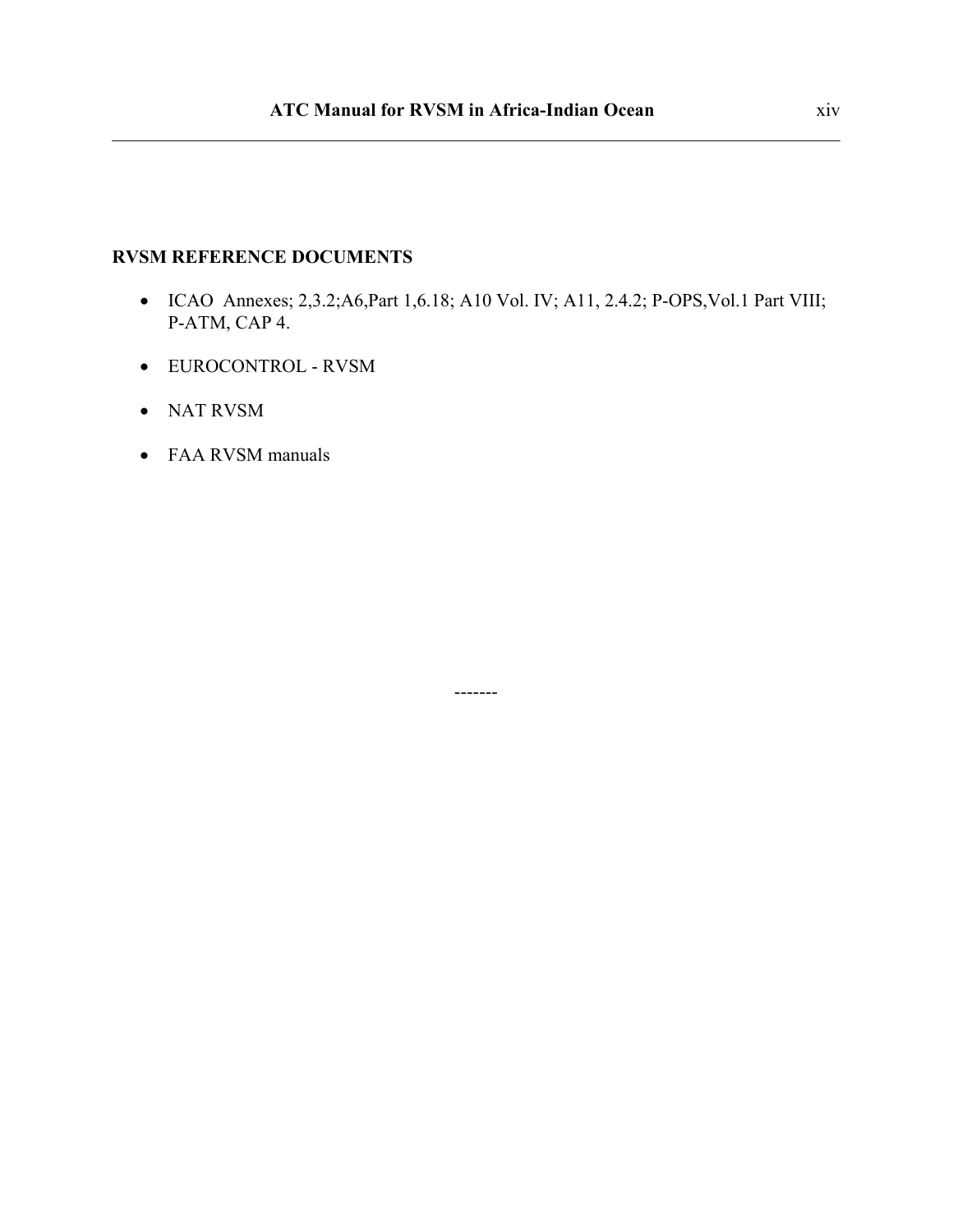#### **SAMPLE AIR TRAFFIC CONTROL OPERATIONS MANUAL FOR IMPLEMENTATION OF REDUCED VERTICAL SEPARATION MINIMUM**

 $\_$  , and the contribution of the contribution of the contribution of the contribution of  $\mathcal{L}_\text{max}$ 

#### **1 INTRODUCTION**

In the late 1970s, the International Civil Aviation Organization (ICAO) initiated a comprehensive program of studies to examine the feasibility of reducing the 2000 ft vertical separation minimum (VSM) applied above flight level (FL) 290 to the 1000 ft VSM as used below FL 290. Throughout the 1980s, various studies were conducted under the auspices of ICAO in Canada, Europe, Japan and the United States.

The studies demonstrated that the global reduction of vertical separation was safe, feasible and without the imposition of unduly demanding technical requirements and would be cost-beneficial. The studies also showed that the North Atlantic (NAT) minimum navigation performance specification (MNPS) airspace was an ideal area for the introduction of a reduced vertical separation minimum (RVSM) because of the types of aircraft and the essentially unidirectional tidal flow of traffic. Planning for RVSM in the NAT Region commenced in 1990. The first stage of the Operational Evaluation phase, using the 1000 ft RVSM (between FL 330 and FL 370 inclusive), began in March 1997. A second stage extended RVSM to between FL 310 and FL 390 inclusive in October 1998.

NAT Region implementation involves the application of RVSM in the transition area of States within the European Region. In an early stage of the studies, it was determined that the introduction of RVSM in upper European airspace would have considerable benefits. However, from the outset, it was clear that the complex nature of the European air traffic services (ATS) route structure, its wide variety of aircraft types and high traffic density, as well as the high percentage of aircraft climbing and descending, would be a more demanding environment than the NAT Region. Therefore, the introduction of RVSM in the European environment addressed all aspects of en-route operations such as the safety implications of European traffic complexity, the mix of aircraft types, the many stakeholders involved (39 RVSM participating States, industry, aircraft operators), etc.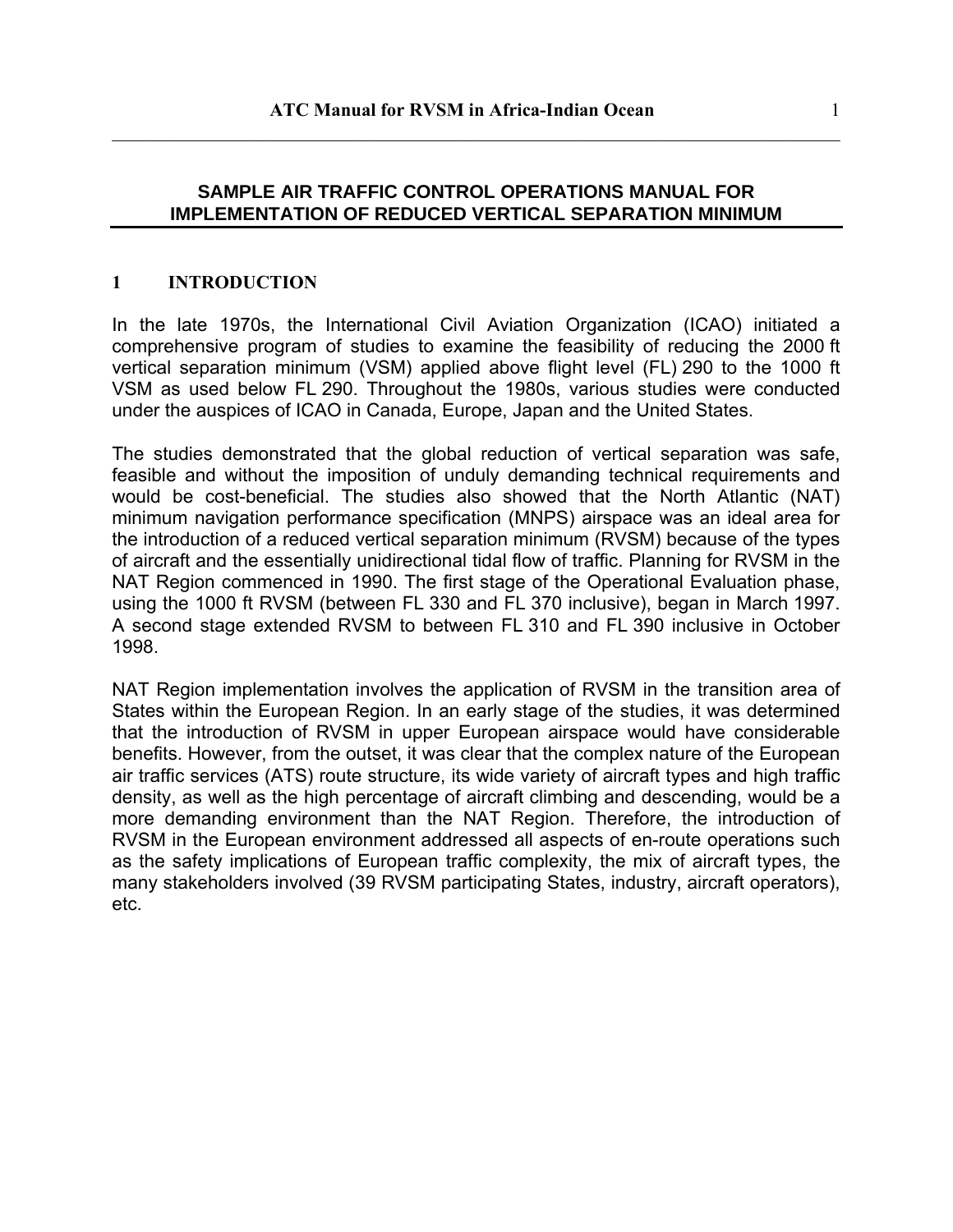#### **2 AFI RVSM IMPLEMENTATION BACKGROUND**

#### **ESTABLISHMENT OF APIRG RVSM/RNAV/RNP TASK FORCE**

Pursuant to APIRG/13 Decision 13/58 which *inter alia* stated that:

#### **DECISION 13/58 ESTABLISHMENT OF A TASK FORCE ON RVSM AND RNAV/RNP IMPLEMENTATION**

**THAT AN APIRG TASK FORCE DEDICATED TO RVSM AND RNAV/RNP IMPLEMENTATION BE ESTABLISHED, WITH THE FOLLOWING TERMS OF REFERENCE, WORK PROGRAMME AND COMPOSITON:** 

#### **2.1 Terms of Reference of the ICAO RVSM/RNAV/RNP Implementation Task Force**

The RVSM/RNAV/RNP Task Force was established within the framework of the ATS/AIS/SAR Sub-Group in order to explore ways and means for the implementation of RVSM/RNAV/RNP in the AFI Region.

#### **2.2 Terms of Reference of RVSM and RNAV/RNP Task Force**

- a) To develop a comprehensive implementation plan for RVSM, RNAV and RNP in the AFI Region, taking into account the requirements contained in the ICAO Doc.9574, Doc.9613, Doc.9689, Doc.4444 and other relevant reference documents.
- b) To identify any areas within the AFI Region where it may be feasible to introduce RVSM and RNAV/RNP in the initial implementation.
- c) To determine the extent to which a cost/benefit analysis is required prior to implementation of RVSM and RNAV/RNP.
- d) To coordinate with the bodies responsible for the implementation of RVSM and RNAV/RNP in adjacent regions in order to harmonize implementation plans.
- e) To develop guidance material for RVSM and RNAV/RNP implementation in the AFI Region, including taking due account of experience gained in the SAT Region and existing material developed by other ICAO Regions (CAR/SAM,EUR, MID,NAT, ASIA/PAC, etc.).
- f) To address any other matters, as appropriate, which are relevant to the implementation of RVSM and RNAV/RNP.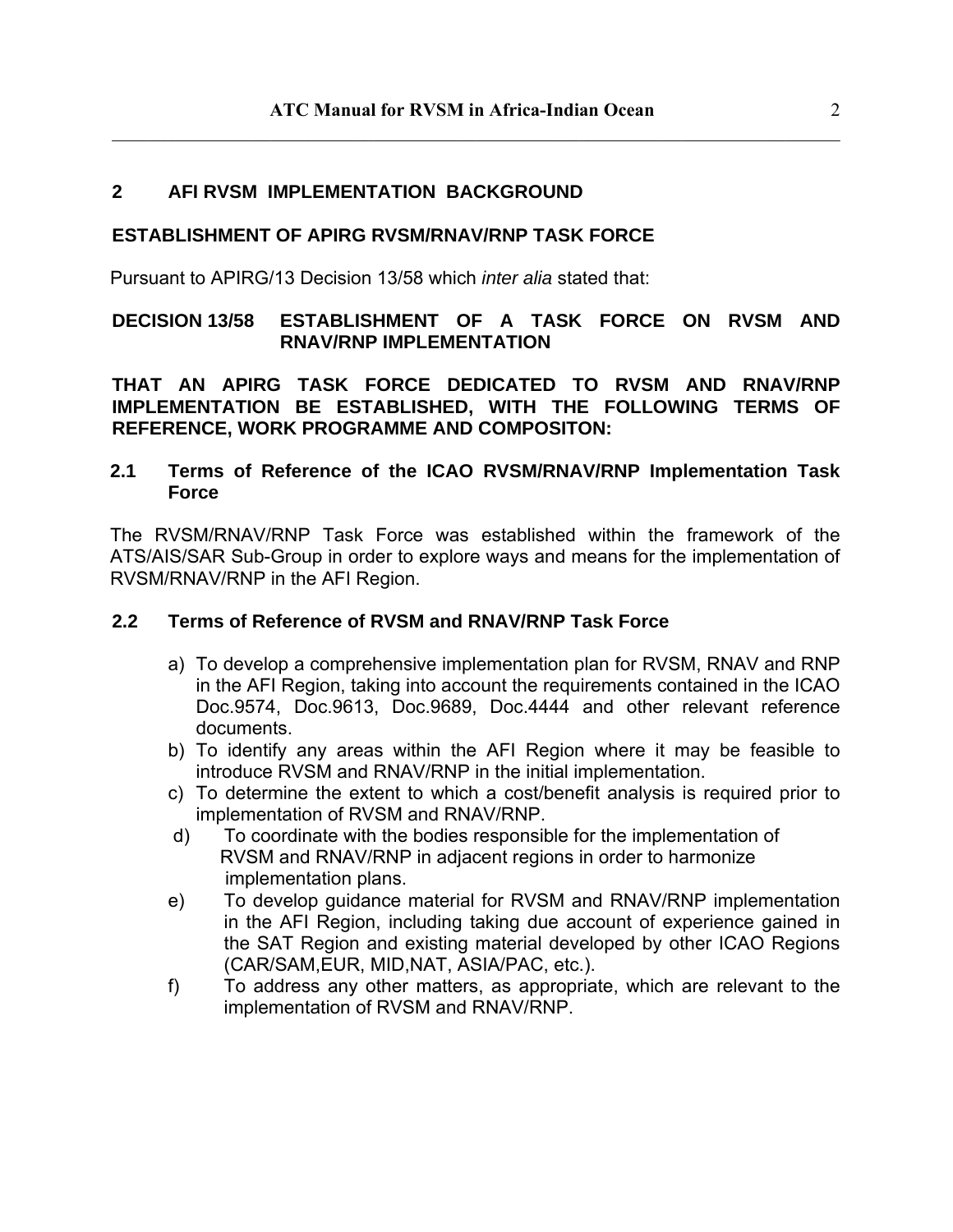APIRG has endorsed the objectives of capacity and potential economy benefits associated with future implementation of a 1 000 ft reduced vertical separation minimum in the AFI Region and, therefore, concluded that such implementation planning should be progressed as a priority item. It is recognized that a number of complex issues need to be addressed, including meteorological and topographical considerations, aircraft equipment and air traffic control questions.

## **3 THE NEED FOR RVSM**

It is accepted that major changes to the AFI ATM systems will be necessary in order to cope with the continued traffic growth. The implementation of RVSM is considered to be the most cost effective means of meeting this need through the provision of **six** (**6**) additional flight levels for use in the AFI airspace from **FL 290 to FL 410** inclusive.

#### **3.1 The AFI RVSM Implementation Programme**

The programme consists of a series of co-ordinated activities, performed within the AFI Region ICAO, Participating States and User Organisations.

The programme has followed the general strategy set out in the ICAO Doc.9574 (First Edition) – " Manual on Implementation of a 300 m (1000 ft) Vertical Separation Minimum between **FL 290 and FL 410** inclusive" which proposed a multi-step approach within four distinct phases :

- Phase 1 Initial Planning
- Phase 2 Advanced Planning and Preparation
- Phase 3 Verification of Aircraft Performance

Phase 4 Introduction of RVSM.

#### **3.2 Supporting Documentation**

The following reference documents shall be used the introduction of RVSM in the AFI airspace :

- ICAO Doc. 7030 Africa-Indian Ocean (AFI) Regional Supplementary procedures ( As amended to incorporate RVSM- June 2006)
- ICAO Doc. 9574 Manual on Implementation of a 300 m (1000 ft) Vertical Separation Minimum between FL 290 and FL 410 inclusive.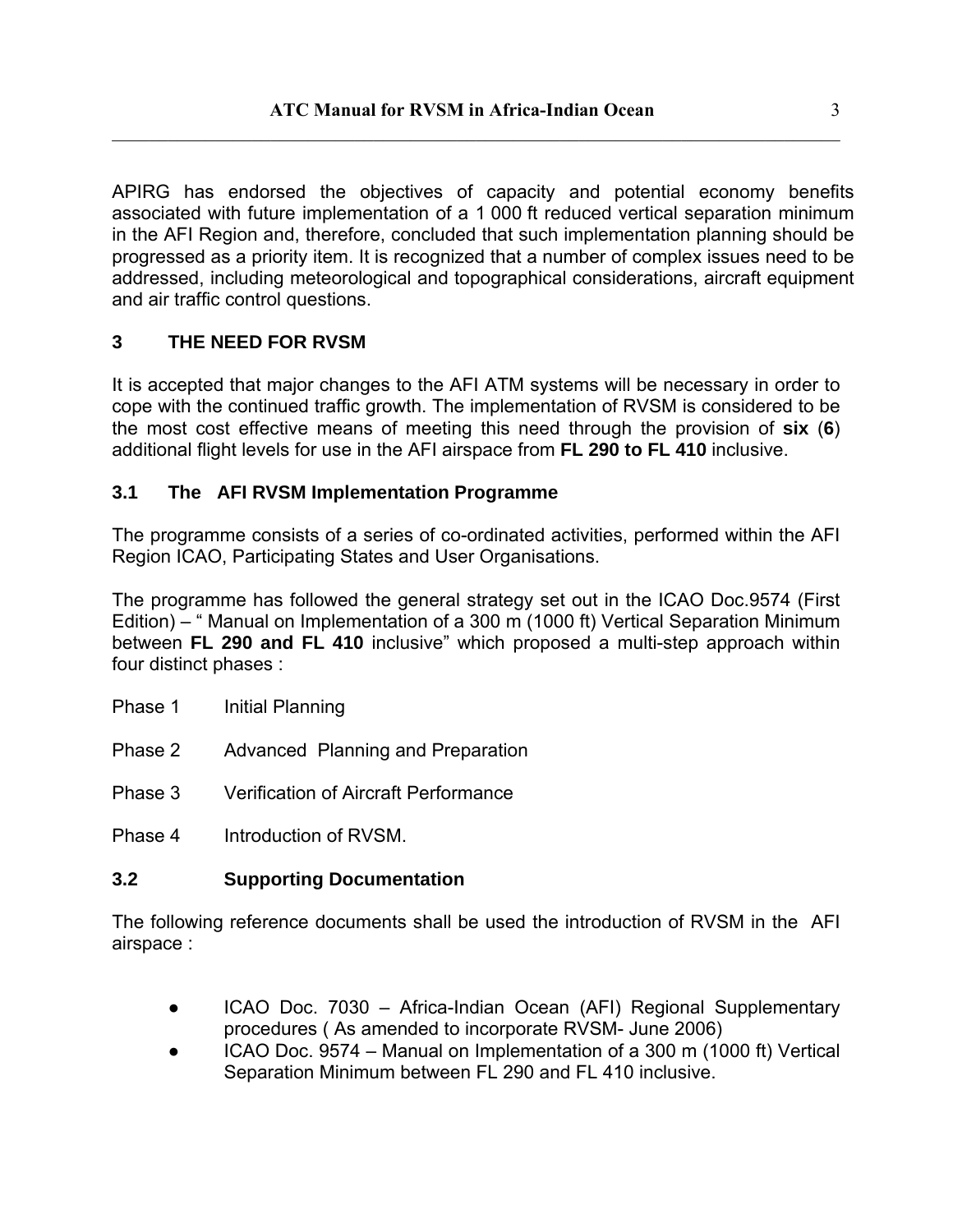- JAA Temporary Guidance Leaflet on Approval of Aircraft and Operators for Flight in RVSM Airspace – TGL No.6.
- National AICs and/or. AIP SUPPs.

## **4 AFI RVSM AIRSPACE DESCRIPTION**

#### **4.1 AFI RVSM Airspace**

4.1.1 RVSM shall be applicable in that volume of airspace between FL 290 and FL 410 inclusive in the following AFI Flight Information Regions (FIRs)/Upper Information Regions (UIRs):Accra, Addis Ababa, Algiers, Antananarivo, Asmara, Beira, Brazzaville, Cairo, Canarias, Cape Town, Casablanca, Dakar, Dakar Oceanic, Dar-es-Salaam, Entebbe, Gaborone, Harare, Johannesburg, Johannesburg Oceanic, Kano, Khartoum, Kinshasa, Lilongwe, Luanda, Lusaka, Mauritius, Mogadishu, Nairobi, N'Djamena, Niamey, Roberts, Sal Oceanic, Seychelles, Tripoli, Tunis, Windhoek.

4.1.2 There is NO transition airspace in entire AFI RVSM airspace.

#### **4.2 AFI RVSM Transition Airspace**

Transition tasks associated with the application of a 1 000 ft vertical separation minimum within the AFI RVSM Airspace shall be carried out in all, the adjacent FIRs/UIRs to the AFI RVSM airspace.

ATC units on the interface of AFI RVSM Airspace shall:

- establish RVSM approved & non-RVSM approved State aircraft entering RVSM Airspace at the appropriate RVSM FL
- apply 1,000 ft VSM between RVSM approved aircraft, otherwise apply 2,000 ft RVSM;
- establish non-RVSM approved civil aircraft below FL 290 if landing at an aerodrome below the RVSM Airspace;
- establish non-RVSM approved civil aircraft above FL 410 if transiting above the RVSM Airspace & landing at an aerodrome outside AFI RVSM Airspace;
- for aircraft leaving AFI RVSM Airspace, apply 2,000ft VSM and establish them at the appropriate non-RVSM levels.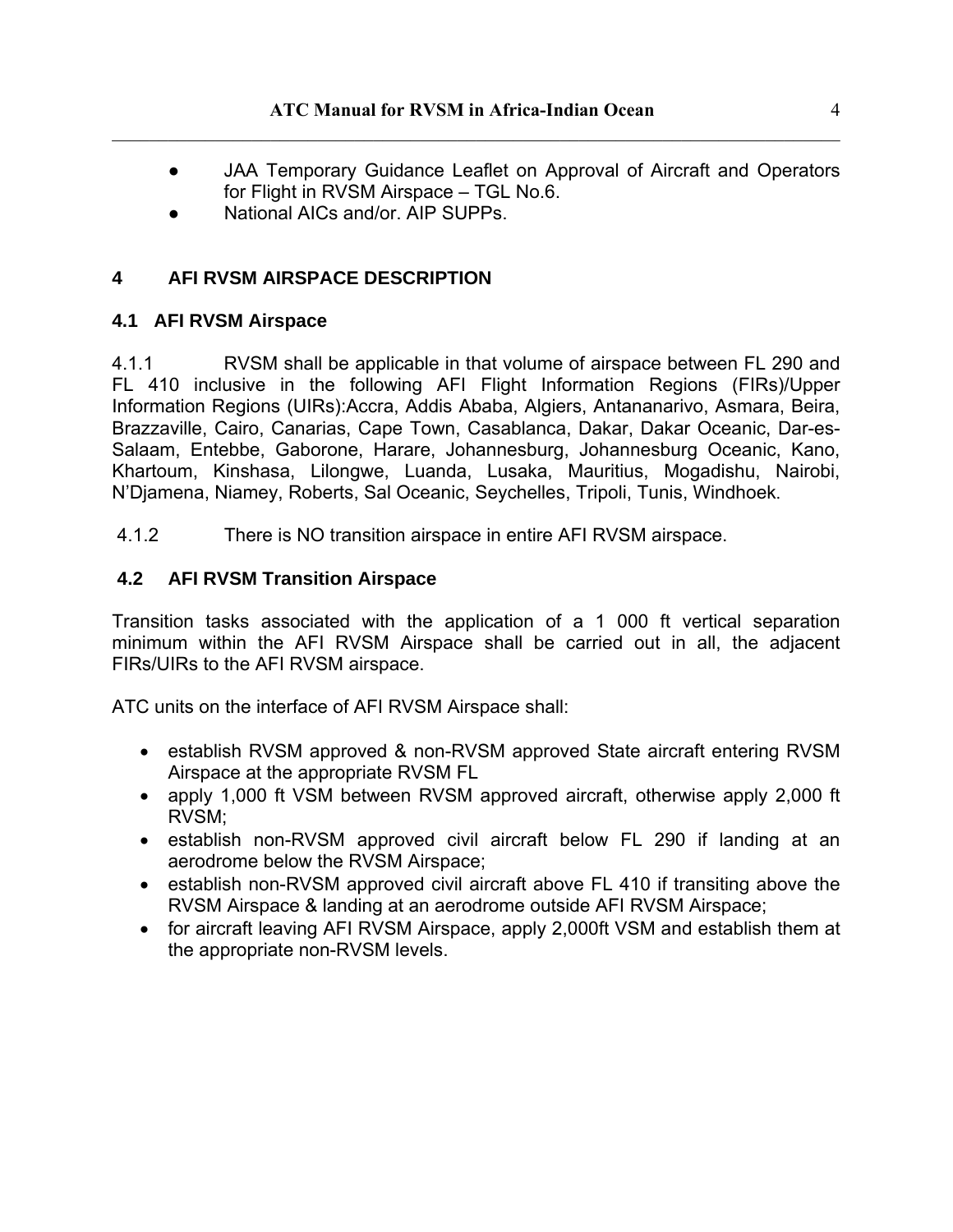#### **4.3 AFI Interface with Adjacent Regions (ATSP\_1-7)**

ACCs/UACs providing air traffic control service within the airspace designated for the purpose of transitioning non-RVSM approved civil aircraft operating to/from the adjacent Regions (ie. Europe) may clear such non-RVSM approved civil aircraft to climb/descend through RVSM Airspace. Such climbs/descents through RVSM Airspace shall be achieved before the aircraft passes the transfer of control point to the adjacent ACC/UAC, if applicable, unless otherwise specified in the ATS Letter of Agreement.

#### **4.4 ICAO Table of Cruising Levels for AFI RVSM Airspace(ATSP\_1-2)**

With the implementation of AFI RVSM, cruising levels within AFI Airspace will be organized in accordance with the Table of Cruising Levels contained in ICAO Annex 2, Appendix 3, a). The cruising levels appropriate to direction of flight within the AFI Region with the implementation of RVSM. As illustrated below:

| Cruising levels as per direction of flight – FL280 to FL430 |                                            |  |  |  |                                         |               |  |
|-------------------------------------------------------------|--------------------------------------------|--|--|--|-----------------------------------------|---------------|--|
|                                                             | Route from 180 degrees to 359 degrees*     |  |  |  | Route from 000 degrees to 179 degrees * |               |  |
| FL 430 (non RVSM level above RVSM airspace)<br>$\leftarrow$ |                                            |  |  |  |                                         |               |  |
|                                                             |                                            |  |  |  |                                         |               |  |
|                                                             |                                            |  |  |  | FL410                                   | $\rightarrow$ |  |
| $\leftarrow$                                                | <b>FL400</b>                               |  |  |  |                                         |               |  |
|                                                             |                                            |  |  |  | FL390                                   | $\rightarrow$ |  |
| $\leftarrow$                                                | <b>FL380</b>                               |  |  |  |                                         |               |  |
|                                                             |                                            |  |  |  | FL370                                   | $\rightarrow$ |  |
| $\leftarrow$                                                | FL360                                      |  |  |  |                                         |               |  |
|                                                             |                                            |  |  |  | <b>FL350</b>                            | $\rightarrow$ |  |
| $\leftarrow$                                                | FL340                                      |  |  |  |                                         |               |  |
|                                                             |                                            |  |  |  | FL330                                   | $\rightarrow$ |  |
| $\leftarrow$                                                | FL320                                      |  |  |  |                                         |               |  |
|                                                             |                                            |  |  |  | FL310                                   | $\rightarrow$ |  |
| $\leftarrow$                                                | <b>FL300</b>                               |  |  |  |                                         |               |  |
|                                                             |                                            |  |  |  | FL290                                   | $\rightarrow$ |  |
| $\leftarrow$                                                | FL280 (non RVSM level below RVSM airspace) |  |  |  |                                         |               |  |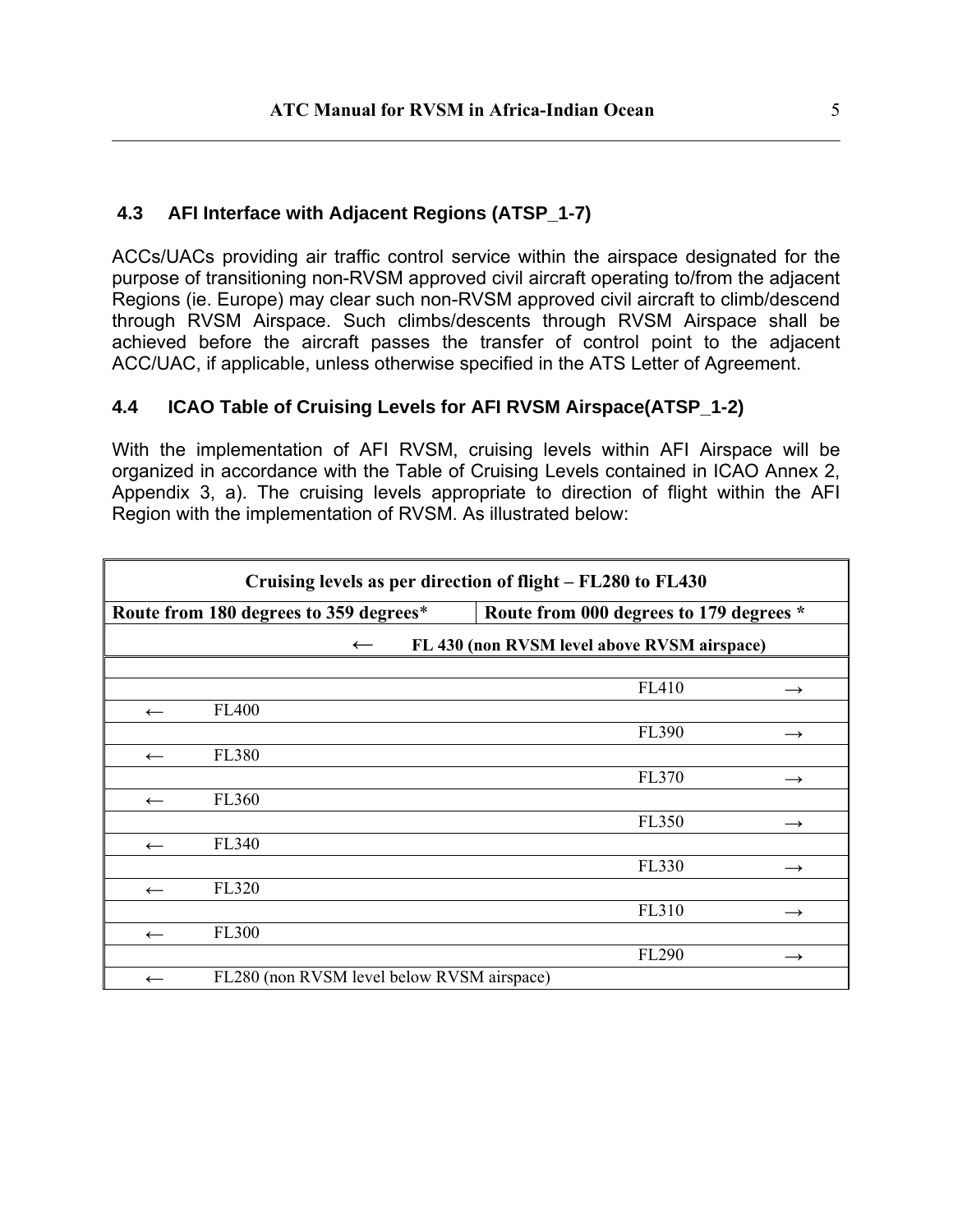#### **4.5 Flight Operations Within the AFI RVSM Airspace (ATSP\_1-2)**

Except for State aircraft as defined in Article 2 to the Chicago Convention (Doc 7333) ONLY RVSM approved aircraft shall be permitted to operate within the AFI RVSM airspace It should be noted that within the AFI RVSM Airspace all cruising levels are equally assignable by ATC to all RVSM approved and State aircraft, provided that the applicable vertical separation minimum is applied.

ATC shall:

- Only clear IFR RVSM approved aircraft & State aircraft into AFI RVSM Airspace;
- provide a 1,000 ft vertical separation minimum (VSM) between RVSM approved aircraft;
- provide 2,000 ft VSM between all military formation flights and any other aircraft.

#### **5. RVSM PROCEDURES**

#### **Detailed RVSM procedures are contained the Regional Supplementary Procedures DOC 7030/4 AFI Region**

#### **5.1 General (ATSP\_1-1)**

- Only approved State aircraft shall be entitled to operate within the AFI RVSM Airspace, regardless of the RVSM status of the aircraft. (ATSP\_1-1)
- The Integrated Initial Flight Plan Processing System (IFPS) shall disseminate Item 8 flight plan information to the flight data processing systems (FDPS) concerned for the purpose of providing a clear indication to ATC that where such non-RVSM approved flights are "State aircraft", they are permitted to operate
- All operators filing Repetitive Flight Plans (RPLs) shall include in Item Q of the RPL all equipment and capability information in conformity with Item 10 of the ICAO Flight Plan.
- If a change of aircraft operated in accordance with a repetitive flight plan results in a modification of the RVSM approval status as stated in Item Q, a modification message (CHG) shall be submitted by the operator.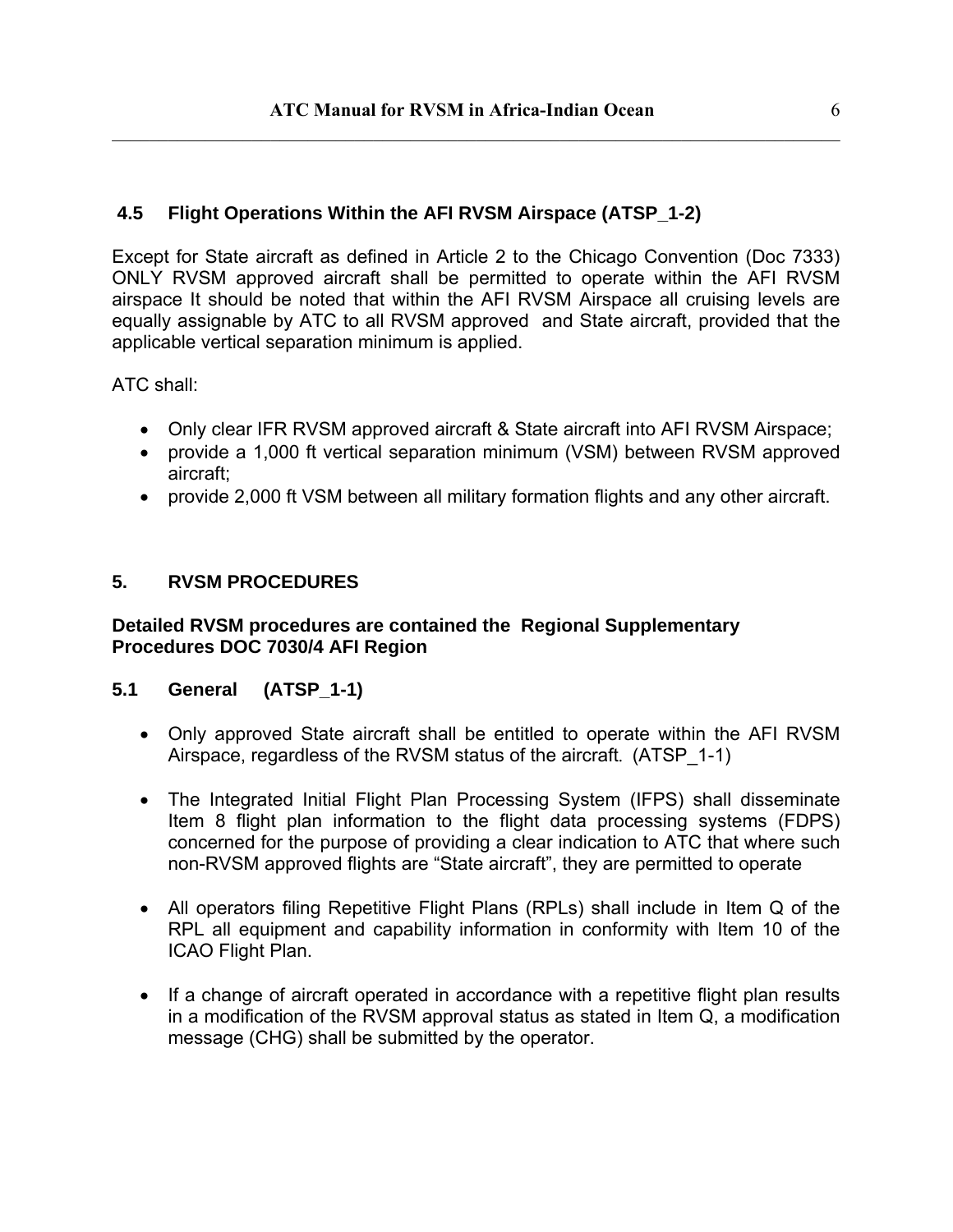- Operators of RVSM approved aircraft shall indicate the approval status by inserting the letter **"W"** in Item 10 of the ICAO Flight Plan, and in Item Q of the Repetitive Flight Plan (RPL), regardless of the requested flight level.
- Operators of non-RVSM approved State aircraft with a requested flight level of FL 290 or above shall insert "*STS/NONRVSM***"** in Item 18 of the ICAO Flight Plan.
- Operators of RVSM approved aircraft and non-RVSM approved State aircraft intending to operate within the AFI RVSM Airspace shall include the following in Item 15 of the ICAO Flight Plan:

(i) the **entry point** at the lateral limits of the AFI RVSM Airspace, and the requested flight level for that portion of the route commencing immediately after the RVSM entry point; and

(ii) the **exit point** at the lateral limits of the AFI RVSM Airspace, and the requested flight level for that portion of the route commencing immediately after the RVSM exit point.

• Operators of non-RVSM approved civil aircraft shall flight plan to operate outside of the AFI RVSM Airspace.

#### **5.2 State Aircraft operating Within AFI RVSM Airspace (ATSP\_1-1)**

All State aircraft operating in AFI RVSM Airspace will be considered as non-RVSM MASPS compliant and therefore non- RVSM approved. Therefore, the VSM required between State and other traffic shall be 2,000 ft. State aircraft, i.e. military aircraft, might be exempted from AFI RVSM requirements and where applicable, the indication that a non-RVSM approved aircraft is a State aircraft should be displayed. The requirement for ATC to accommodate non-RVSM approved State aircraft within the AFI RVSM Airspace imposes significant increases in controller workload result from the requirement of having to selectively apply two distinct vertical separation minima (VSM) within the same volume of airspace.

#### **5.3 Cruising Levels Appropriate to Direction of Flight (ATSP\_1-2)**

The cruising levels appropriate to direction of flight for RVSM and non-RVSM environments are contained in ICAO Annex 2, Appendix 3.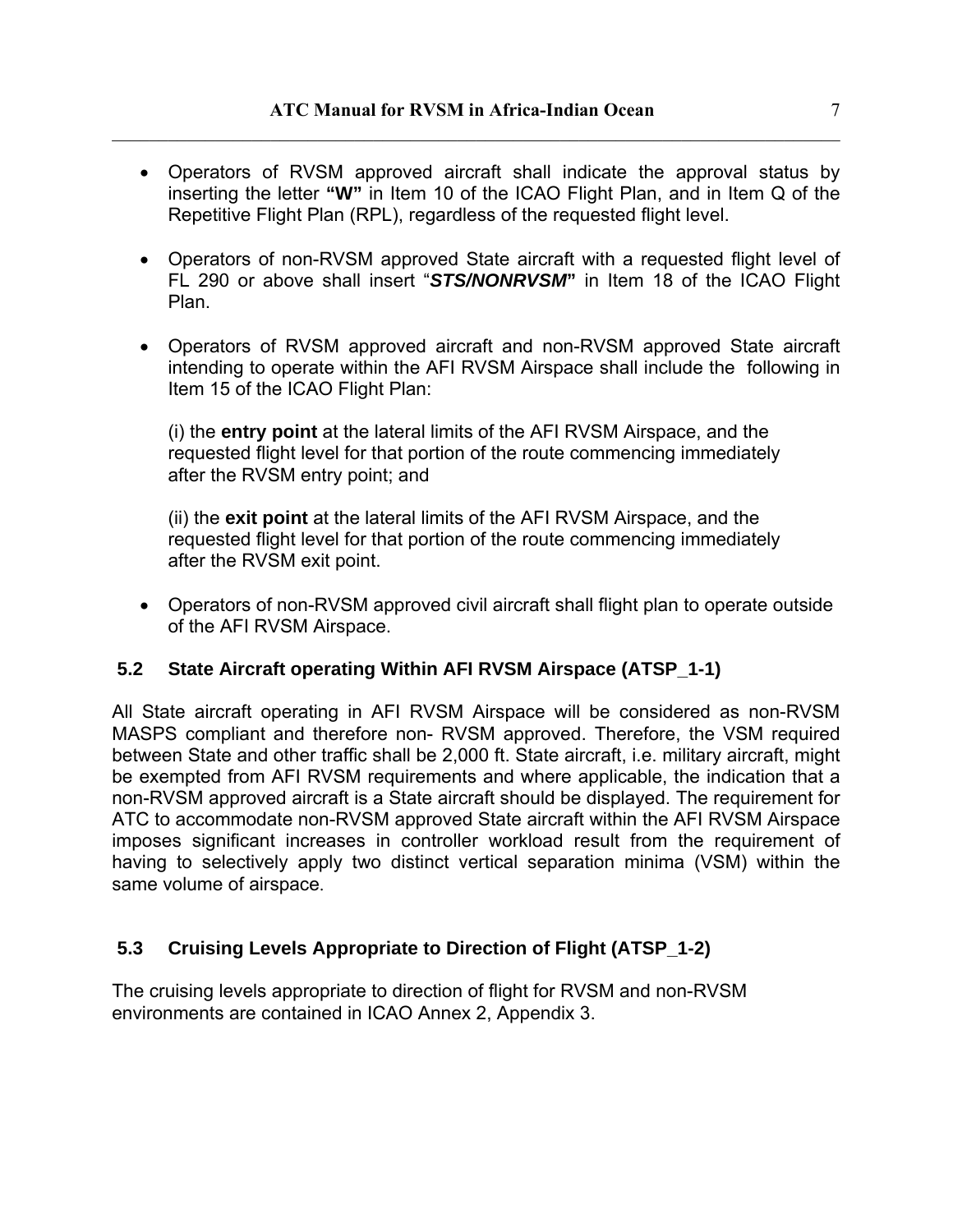#### **5.4 In-Flight Contingency Procedures (ATSP\_2-1)**

An in-flight contingency affecting flight in the AFI RVSM Airspace pertains to unforeseen circumstances, which directly impact on the ability of one or more aircraft to operate in accordance with the vertical navigation performance requirements of the AFI RVSM Airspace.

- The pilot shall inform ATC as soon as possible of any circumstances where the vertical navigation performance requirements for the AFI RVSM Airspace cannot be maintained.
- In above mentioned case, the pilot shall obtain a revised air traffic control clearance prior to initiating any deviation from the cleared route and/or flight level, whenever possible. Where a revised ATC clearance could not be obtained prior to such a deviation, the pilot shall obtain a revised clearance as soon as possible thereafter.
- Air traffic control actions will be based on the intentions of the pilot, the overall air traffic situation, and the real-time dynamics.
- Suspension of RVSM refers to a discontinuance of the use of a vertical separation minimum of 1 000 ft between RVSM approved aircraft operating within the AFI RVSM Airspace.
- A vertical separation minimum of 2 000 ft shall be applied between all aircraft operating within the portion of the AFI RVSM Airspace where RVSM has been suspended, regardless of the RVSM approval status of the aircraft.

#### **5.4.1 Degradation of Aircraft Equipment (ATSP\_2-2); (ATSP\_2-3); (ATSP\_2-4)**

- $\circ$  The failure in flight of any component of the Minimum Equipment List (MEL) required for RVSM operations shall render the aircraft non-RVSM approved.
- o Where an aircraft's Mode C displayed level differs from the cleared flight level by 300 ft (the allowable tolerance for Mode C readout) or more, the controller shall inform the pilot accordingly and the pilot shall be requested to check the pressure setting and confirm the aircraft's level.
- o When the pilot of an RVSM approved aircraft confirms that the aircraft's equipment no longer meets the RVSM MASPS, the controller shall consider the aircraft as non-RVSM approved and take action immediately to provide a minimum vertical separation of 2 000 ft, or an appropriate horizontal separation minimum, from all other aircraft concerned.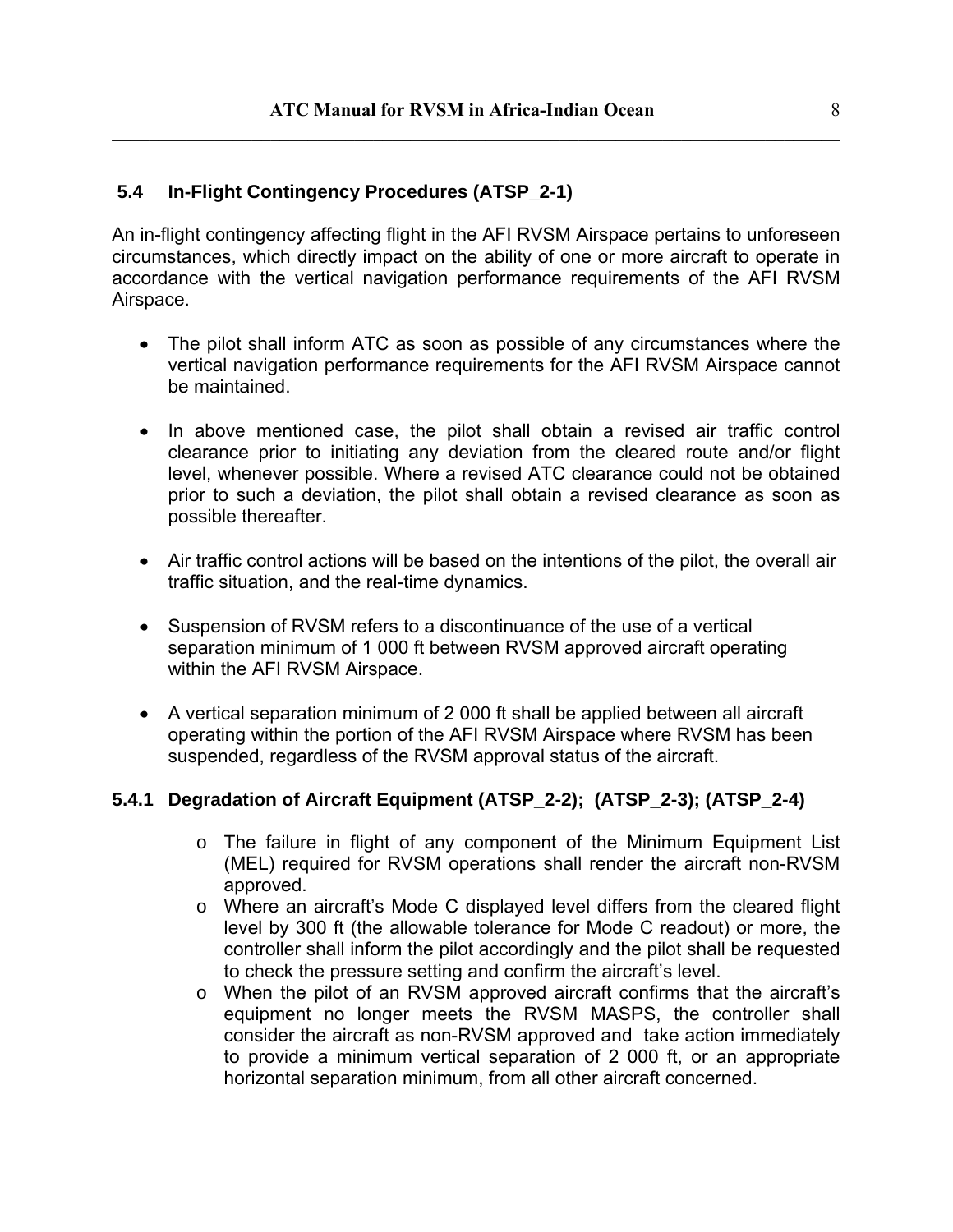- o An aircraft rendered non-RVSM approved shall be cleared out of the AFI RVSM Airspace by air traffic control and the ACC/UAC to co-ordinate with adjacent ACCs/UACs.
- o ATC shall manually apply the display of the a RVSM approved aircraft's associated radar label and/or radar position symbol, in accordance with established local radar display features applicable to non-RVSM approved aircraft in case of required RVSM equipment failure.

## **5.4.2 Severe Turbulence – Not Forecast (single aircraft) (ATSP\_1-11)**

When an aircraft operating in the AFI RVSM Airspace encounters severe turbulence due to weather or wake vortex which the pilot believes will impact the aircraft's capability to maintain its cleared flight level, the pilot shall inform ATC. ATC is required to establish either an appropriate horizontal separation minimum, or an increased vertical separation minimum of 2 000 ft. **(ATSP\_1-12)** 

- ATC shall co-ordinate the circumstances of an RVSM approved aircraft that is unable to maintain its cleared flight level due to severe turbulence by verbally supplementing the estimate message with: **"***UNABLE RVSM DUE TURBULENCE***".**
- ATC shall manually apply the distinguishing feature of the radar label associated with non-RVSM approved aircraft and/or the radar position symbol to such an aircraft until such time as the pilot reports ready to resume RVSM. (ATSP\_2-9)
- An aircraft experiencing severe turbulence while operating within the AFI RVSM Airspace need not be cleared out of RVSM airspace. If the pilot has informed ATC that the severe turbulence will impact the aircraft's capability to maintain the cleared flight level, the establishment of an appropriate horizontal separation minimum, or an increased vertical separation minimum may be accomplished within the AFI RVSM Airspace, traffic permitting.

#### **5.4.3** *Severe Turbulence – Not Forecast (multiple aircraft)* **(ATSP\_2-9)**

• When a controller receives pilot reports of severe turbulence which had not been forecast, and which could impact multiple aircraft with regards to their ability to maintain cleared flight level within the AFI RVSM Airspace, the controller shall provide for an increased vertical separation minimum or an appropriate horizontal separation minimum. (ATSP\_2-5)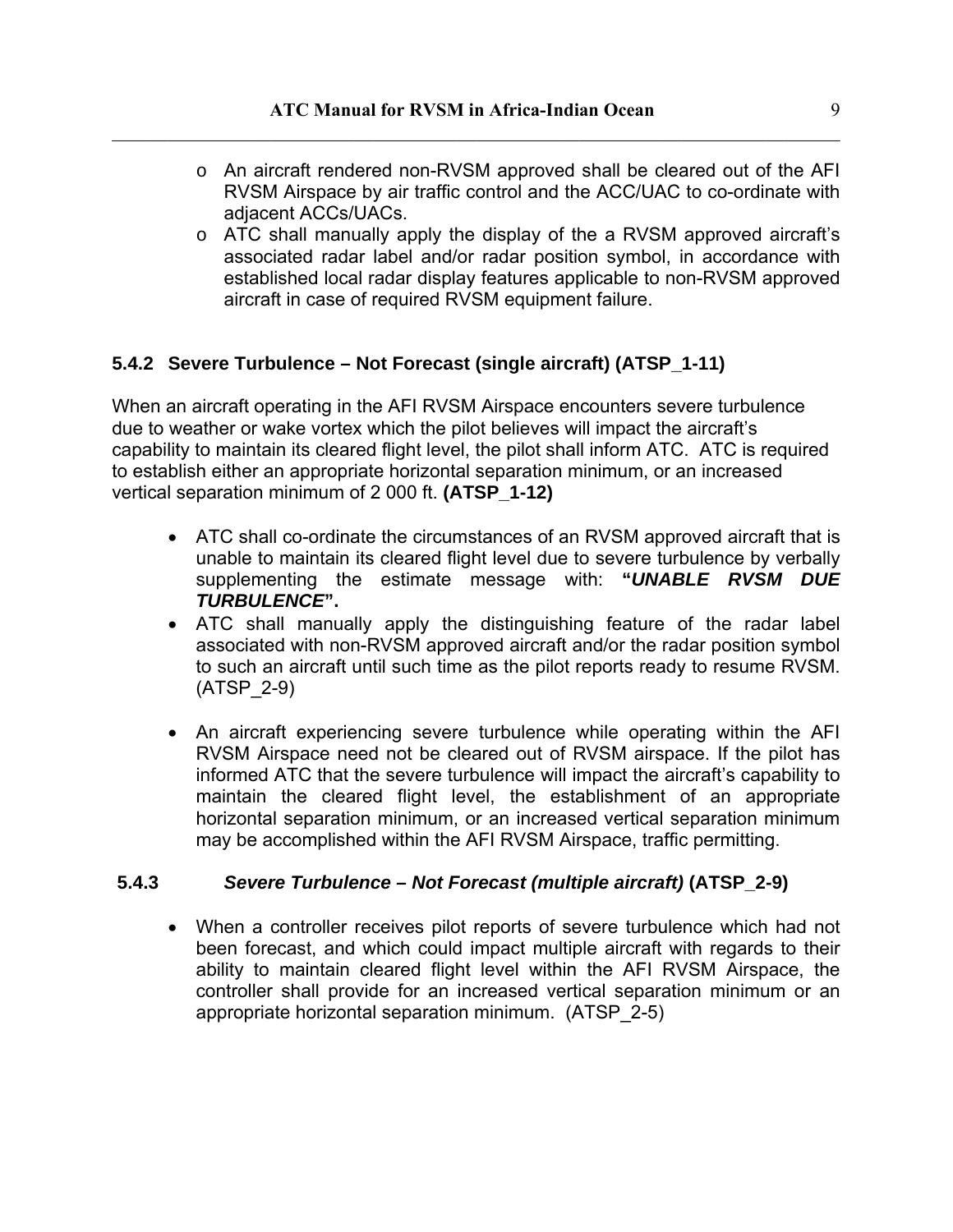#### **5.4.4** *Severe Turbulence – Forecast* **(ATSP\_2-10)**

- Where a meteorological forecast is predicting severe turbulence within the AFI RVSM Airspace, ATC shall determine whether RVSM should be suspended, and, if so, the period of time, and specific flight level(s) and/or area.
- Consideration should be given to the development of a contingency FLAS to supplement any existing FLAS between ACCs/UACs.
- The importance of obtaining timely accurate forecasts of severe turbulence should be stressed within agreements with the appropriate meteorological services office responsible for the dissemination of such information for the area

## **6. PHRASEOLOGY**

RVSM R/T Phraseology must be developed. A few examples are:

- ATC wish to know RVSM status of flight *CONFIRM RVSM APPROVED*
- Pilot indication that flight is RVSM approved *AFFIRM RVSM*
- Pilot indication that flight is NON RVSM approved *NEGATIVE RVSM*
- Pilot of State aircraft indicating that flight id NON RVSM approved *NEGATIVE RVSM STATE AIRCRAFT*
- ATC refuse clearance into RVSM Airspace *UNABLE CLEARANCE INTO RVSM AIRSPACE, MAINTAIN [or DESCEND TO, or CLIMB TO] FL …*
- Pilot reporting severe turbulence / weather affecting ability to maintain RVSM height keeping requirements - *UNABLE RVSM DUE TURBULENCE*
- Pilot reporting equipment degraded below RVSM requirements *UNABLE RVSM DUE EQUIPMENT*
- ATC requesting pilot to report when able to resume RVSM *REPORT ABLE TO RESUME RVSM*
- Pilot ready to resume RVSM after equipment/weather contingency *READY TO RESUME RVSM*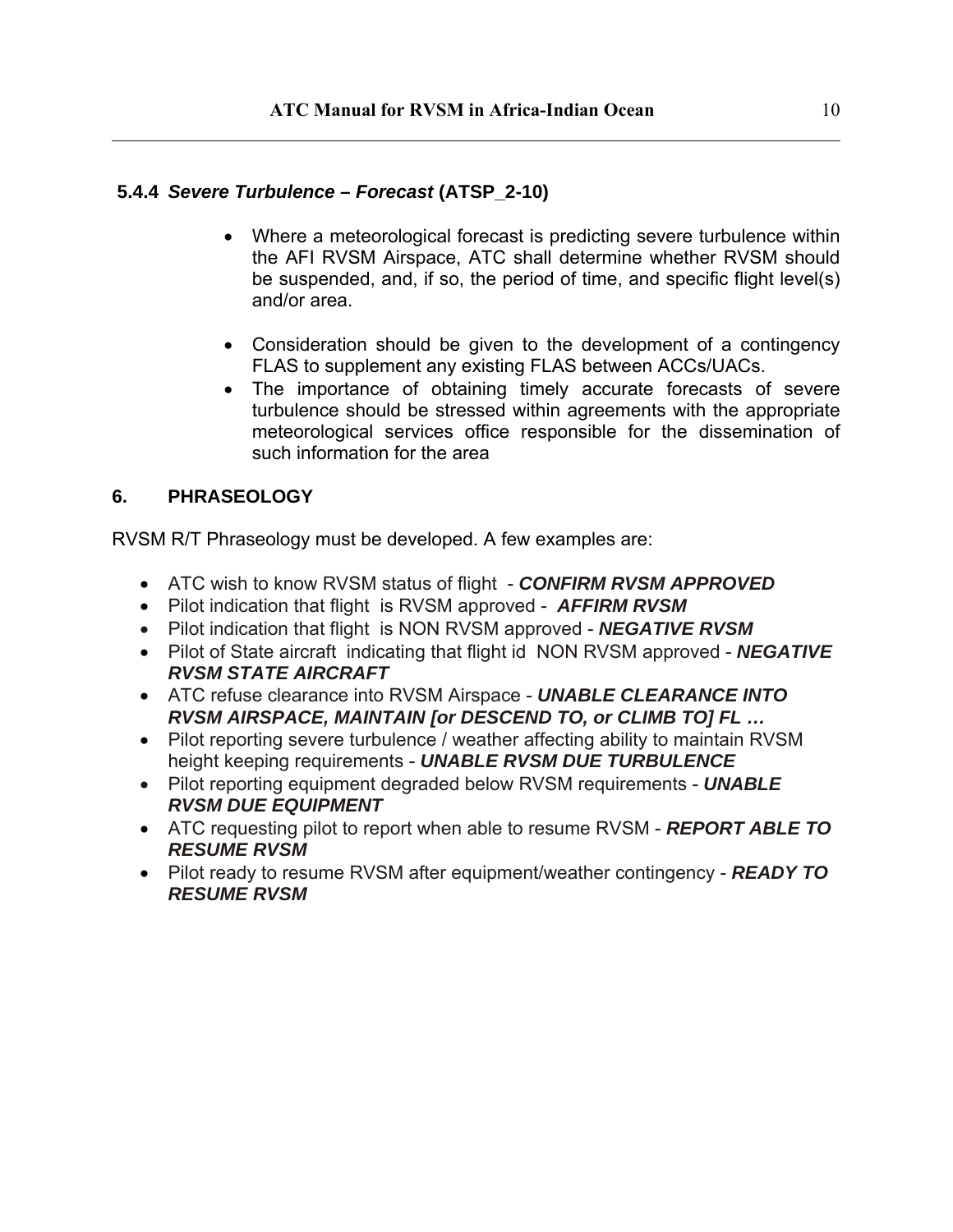#### **7. VERTICAL SEPARATION**

Reduced Vertical separation

7.1 Between FL 290 and FL 410 inclusive within the AFI RVSM airspace, the vertical separation minimum shall be;

- a) 300M (1000 ft) between RVSM approved aircraft;
- b) 600m (2000 ft) between -non-RVSM approved State aircraft and any other aircraft operating within the AFI RVSM airspace in accordance with FLAS.
- 7.2 ATC shall provide a minimum vertical separation of 600M (2000ft between an aircraft experiencing a communication failure in flight and any other aircraft, where both aircraft are operating within the AFI RVSM airspace in accordance with FLAS.
- 7.3 Within the designated airspace where RVSM transition tasks are carried out, the applicable vertical separation minimum shall be 1 000 ft between RVSM approved aircraft, and 2 000 ft between any non-RVSM approved aircraft and any other aircraft.
- 7.4 The applicable vertical separation minimum between all formation flights of State aircraft and any other aircraft operating within the AFI RVSM Airspace shall be 2 000 ft.
- 7.5 The applicable vertical separation minimum between an aircraft experiencing a communication failure in flight and any other aircraft, where both aircraft are operating within the AFI RVSM Airspace, shall be 2 000 ft, unless an appropriate horizontal separation minimum exists.
- 7.6 All activities occurring within restricted or danger airspaces are to be considered as being non-RVSM approved. Consequently, the minimum vertical spacing required between the vertical limits of the activities contained within such airspaces non-participating aircraft operating within the RVSM airspace is 2,000 ft, above the upper and below the lower limits of such airspaces.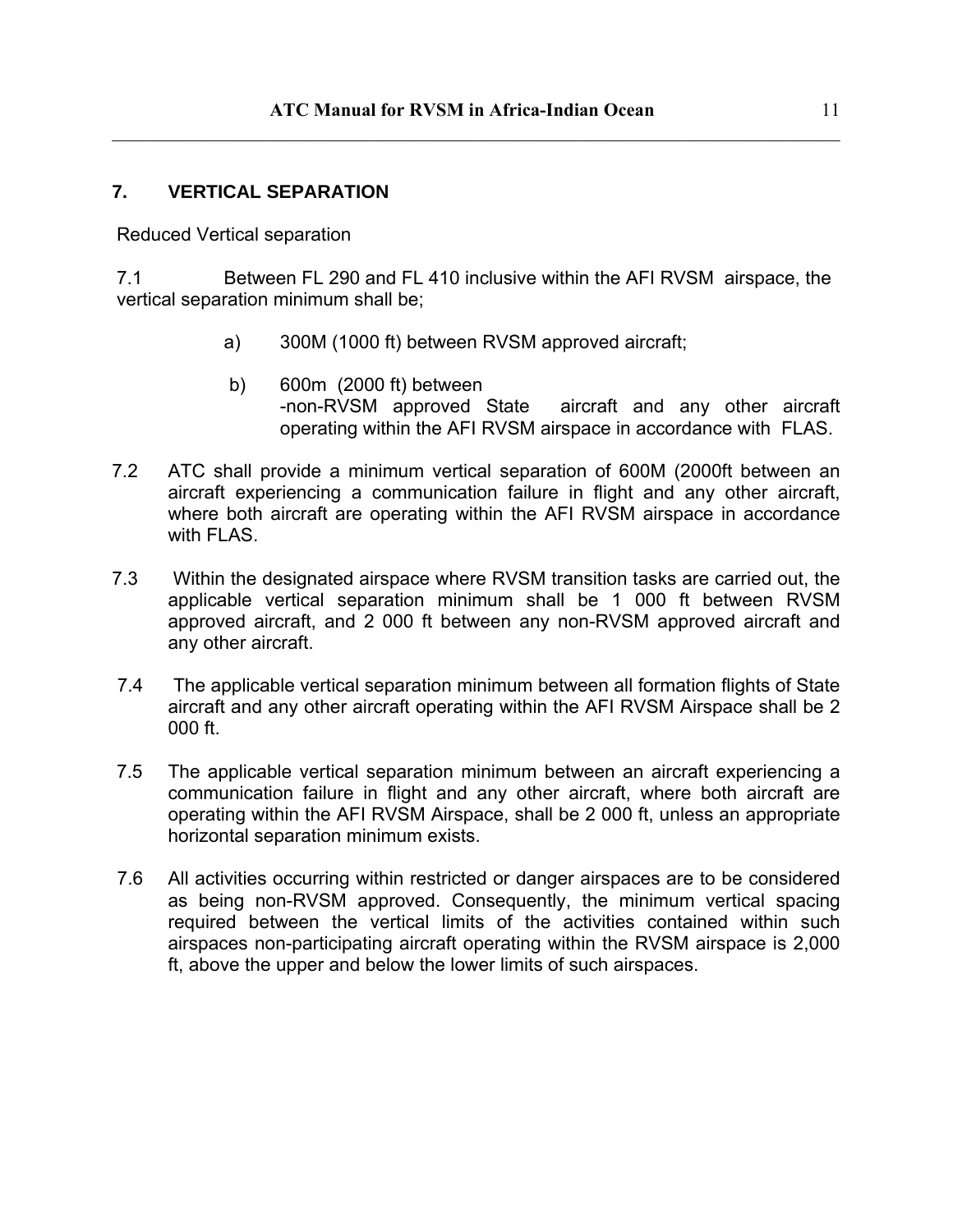#### **8. COMMUNICATION FAILURE**

#### **8.1 Communication Failure Procedures (ATSP\_2-6)**

The ICAO Regional Supplementary Procedures for AFI will specify that the applicable vertical separation minimum between an aircraft experiencing a communication failure in flight and any other aircraft, where both aircraft are operating within the AFI RVSM Airspace, shall be 2 000 ft, unless an appropriate horizontal separation minimum exists.

#### **8.2 Compulsory Reporting Points**

- One means used to determine that two-way communication between an aircraft and ATC has failed is the aircraft's failure to report its position over a compulsory reporting point. These points should be strategically located so as to enhance ATC's ability to detect air-ground communication failures on a timely basis, taking into account ATC separation and co-ordination requirements.
- There is a requirement to establish RVSM entry/exit points at or near the boundaries between the AFI RVSM Airspace and adjacent Regions for all ATS routes which cross the lateral limits of the AFI RVSM Airspace. The
- designation of these points as compulsory reporting points could also enhance ATC's ability to detect air-ground communication failures.

#### **8.3 Laterally-Spaced, Uni-Directional ATS Routes**

The use of laterally-spaced, uni-directional ATS routes as a means of strategically separating opposite-direction traffic operating to/from the AFIRVSM Airspace should be addressed.. In the context of air-ground communication failure procedures, laterallyspaced, uni-directional ATS routes between AFI RVSM Airspace and adjacent Regions could help mitigate the differences between cruising levels appropriate for direction of flight within the AFI RVSM Airspace versus the cruising levels applicable within adjacent Regions.

#### **8.4 Flight Level Allocation Schemes (FLAS)**

The strategic use of Flight Level Allocation Schemes should be considered and could also be used in the context of air-ground communication failure procedures.

#### **9. ATS SYSTEMS SUPPORT**

It is essential that ATC be aware as to the RVSM approval status of all aircraft operating within, outside of and in close proximity to the AFI RVSM Airspace if they are required to accommodate non-RVSM approved State aircraft.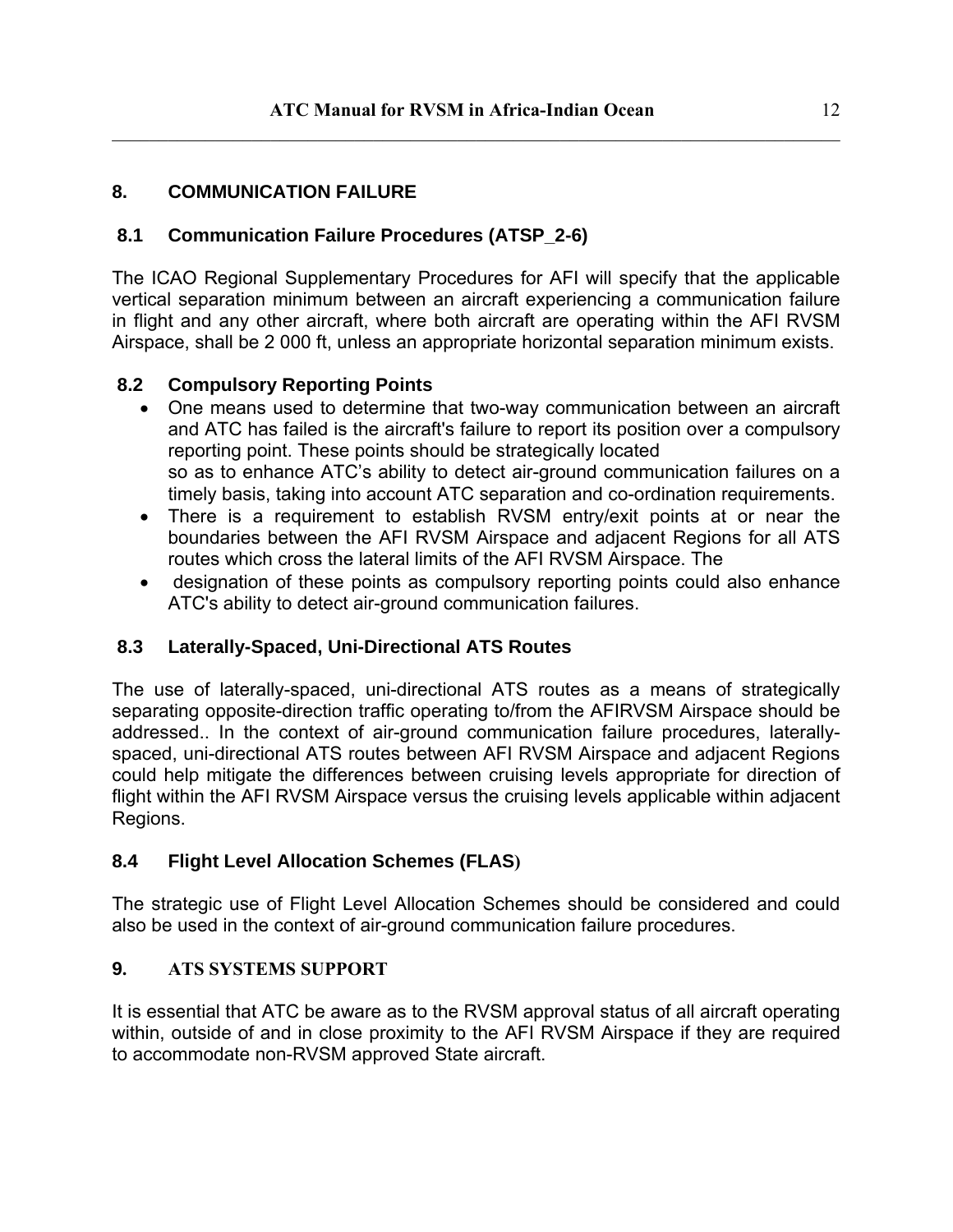#### **9.1 Flight Data Processing Systems (FDPS).**

In order to ensure RVSM separation between approved aircraft, it is important that ACCs/UACs receive the support of IFPS for the purpose of rejecting flight plans filed with for aircraft which do not qualify for operation within the AFI RVSM Airspace.

#### **9.2 Radar Display Systems**.

Radar display systems must provide controllers with continuous and unambiguous information on the RVSM approval status of all flights under their responsibility;

- In a radar environment, the radar position symbols and/or radar labels associated with aircraft operating within the AFI RVSM Airspace **shall** provide a clear indication of the current non-RVSM approval status.
- Where radar is used as the primary tool for applying separation, the radar position symbols and/or radar labels **should** provide a clear indication of the current non-RVSM approval status of aircraft operating within such level bands above and below the AFI RVSM Airspace.
- The means by which the distinguishing feature is applied to the radar position symbols and/or radar labels of the aircraft concerned **shall** be automatic.
- The possibility for the manual manipulation of the radar position symbols and/or radar labels of aircraft **shall** be available.

#### **9.3 Flight Strips**

Flight strips must display the non-RVSM approved status of all civil and State aircraft to controllers.

- Local FDPS shall indicate on all flight strips (paper, electronic or, in the absence of either, extended label) for non-RVSM approved aircraft the information filed by operators in respect of both their RVSM approval status and their status as that of a State aircraft (if applicable).
- Information regarding a State or civil aircraft's current non-RVSM approval status **shall** be displayed on the flight strip. Message example: *(NON RVSM*).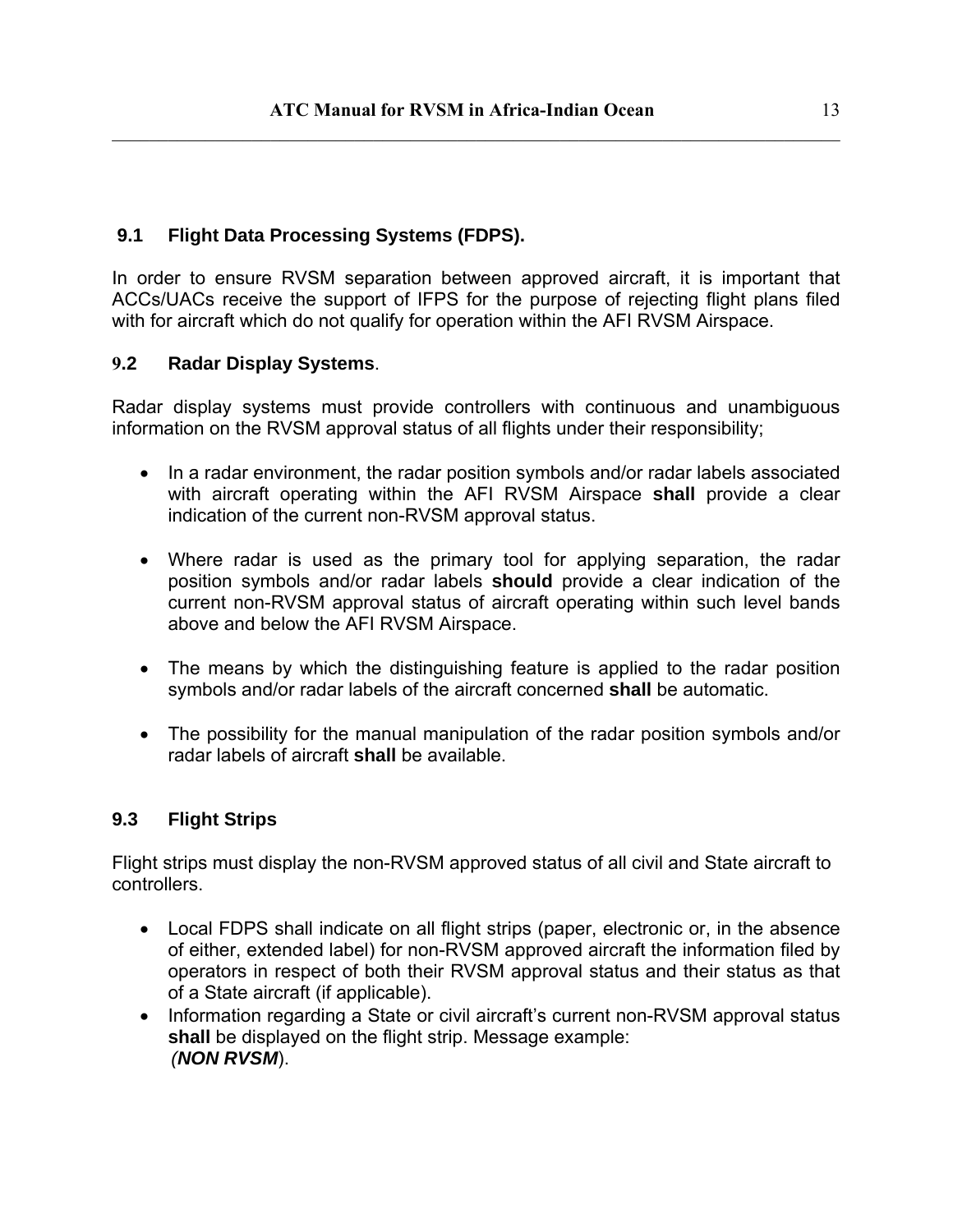• Where applicable, the indication that a non-RVSM approved aircraft is a State aircraft **shall** be displayed on the flight strip. Message example: *(STATE AIRCRAFT)* 

### **9.4 On-Line Data Interchange (OLDI)**

OLDI should:

- include the current RVSM approval status of an aircraft, as well as the information regarding an aircraft's status as being a "State" aircraft, where applicable.
- support the systematic transfer of information related to requests for "Special Handling" in the AFI RVSM Airspace, in Item 18 of the ICAO Flight Plan (Item 18 message: *STS/NON RVSM*).

#### **9.5 Short Term Conflict Alert (STCA), and Medium Term Conflict Detection (MTCD)**

Automatic conflict alert systems should be modified to use the RVSM approval or nonapproval status of aircraft and apply the appropriate VSM of 1,000/2,000 ft.

- STCA systems of ACCs/UACs applying RVSM **should** be able to selectively assess the applicable vertical separation minimum of either 1 000 ft or 2 000 ft, as determined by the current RVSM approval or non-approval status of the aircraft concerned, operating in the level band between FL 290 to FL 410 inclusive.
- Medium Term Conflict Detection (MTCD) systems of ACCs/UACs applying RVSM **shall** be able to assess the selective application of a vertical separation minimum of either 1 000 ft or 600 m 2 000 ft, as determined by the current RVSM approval or non-approval status of the aircraft concerned operating in the level band between FL 290 to FL 410 inclusive.

## **9.6 Flight Planning Requirements**

Specific Flight Planning procedures are contained in the AFI RVSM in ICAO Doc 7030/4 AFI Regional Supplementary Procedures. The flight plan (FPL) shall include:

- the entry point at the lateral limit of AFI RVSM airspace and requested flight level after the entry point;
- the exit point at the lateral limit of the RVSM airspace and the requested flight level after the exit point;
- operators of RVSM approved aircraft shall insert "W" in Item 10 of the FPL regardless of requested FL;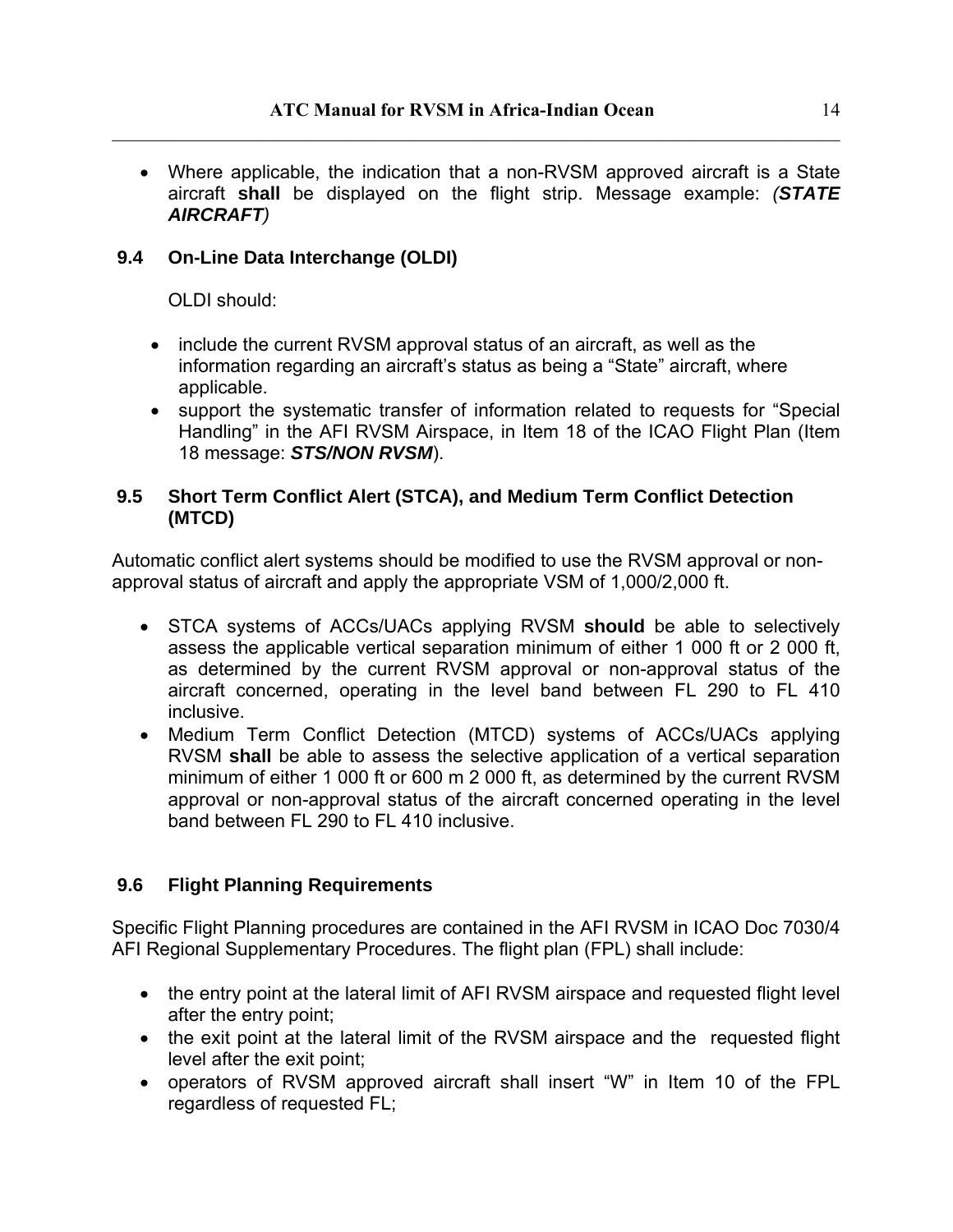- operators of non-RVSM approved State aircraft with a requested flight level of 290 or above shall insert "STS/NONRVSM" in Item 18 of the FPL;
- operators of formation flights of RVSM-approved State aircraft shall NOT insert **"W"** in Item 10 of the FPL;
- operators filing Repetitive Flight Plans (RPLs) shall include in Item Q of the RPL the RVSM approval status "**EQPT/W**" for RVSM approved aircraft, & "EQPT/ " for non-RVSM approved aircraft;
- if a change of aircraft on an RPL results in a modification of the RVSM approval status in Item Q, the operator shall submit a modification message (CHG).

#### **10. AIR TRAFFIC MANAGEMENT CONSIDERATIONS (ATST\_1-1); (ATST\_1-2)**

The introduction of RVSM will require that individual ACCs/UACs undertake a critical evaluation of operating practices so as to identify areas where adjustments and/or changes are required. Individual ACCs/UACs may wish to take the opportunity to maximize the operational benefits to be gained from the introduction of RVSM by undertaking an extensive critical operational analysis and the training of air traffic controllers in the following activities:-

#### **10.1 The ATS Route Network**

- It is expected that the existing ATS route network will be through a combination of Flight Level Allocation Schemes, sectorisation, and, to a lesser extent, changes to the ATS route network itself.
- On bi-directional ATS routes, climbing and descending aircraft will cross more cruising levels in an RVSM environment than in a non-RVSM environment. Therefore, consideration should be given to the potential benefit of expanding the use of uni-directional ATS routes.
- The introduction of AFI RVSM will permit Flight Level Allocation Schemes (FLAS) through the designation of new flight levels for specified ATS route segments. Strategic de-confliction at major crossing points will be facilitated through the availability of the additional cruising levels.
- The implementation of AFI RVSM may require an analysis of the optimal levels to be used for delineating the vertical limits of control sectors within ACCs/UACs.
- States shall ensure that the vertical limits of control sectors within ACCs/UACs also facilitate the requirement to provide a vertical separation minimum of 2,000 ft between a. non-RVSM approved aircraft and any other aircraft operating within the AFI RVSM Airspace;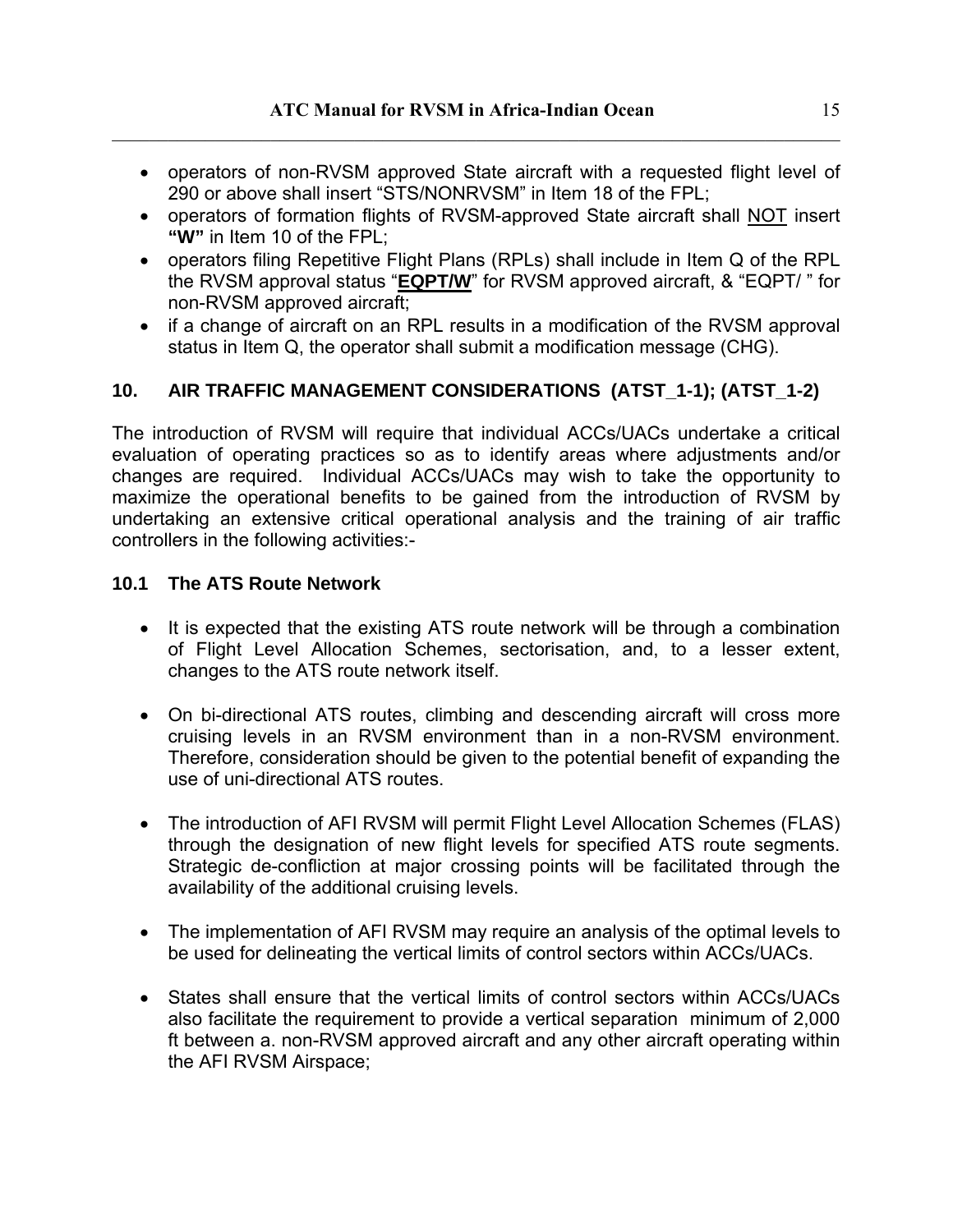• Consideration should be given to the impact on ATC co-ordination workload resulting from the requirement to provide a 2,000 ft vertical separation minimum for such aircraft operating at levels immediately above or below vertical sector boundaries within the AFI RVSM Airspace.

#### **10.2 ATC Sectorisation**

- The implementation of AFI RVSM will require an analysis of the optimal levels to be used for delineating the vertical limits of control sectors within ACCs/UACs. Operational experts should evaluate the requirement to re-define such vertical limits as a function of adaptations to FLAS, or predicted changes in the vertical profiles of major traffic flows expected from the implementation of RVSM.
- The vertical limits of control sectors within the AFI RVSM Airspace should also facilitate the requirement to provide a vertical separation minimum of 2 000 ft between RVSM approved and non-approved aircraft.
- The impact on ATC co-ordination workload resulting from the requirement to provide a 2,000 ft vertical separation minimum, for such aircraft operating at levels immediately above or below vertical sector boundaries within the AFI RVSM Airspace should be determined.
- Inter-Centre Letters of Agreement must be amended to reflect any changes to sector boundaries, where applicable. (ATSP\_1-5)

#### **10.3 Special Procedures applicable to designated airspaces**

Such special procedures are contained in the Regional SUPPs (Doc. 7030) for the AFI regional

#### **10.4 Flight Level Allocation Schemes (FLAS***)* **(ATSP\_1-2)**

States should consider a Flight Level Allocation Scheme whereby specific flight levels are applied to specific segments within the ATS route network.

Organizing the use and non-use of flight levels on specific route segments could avoid potential traffic conflicts.

A Strategy could therefore be developed as to when to discontinue the use of FL 310, FL 350, and FL 390 as eastbound cruising levels taking into account different traffic scenarios at these flight levels.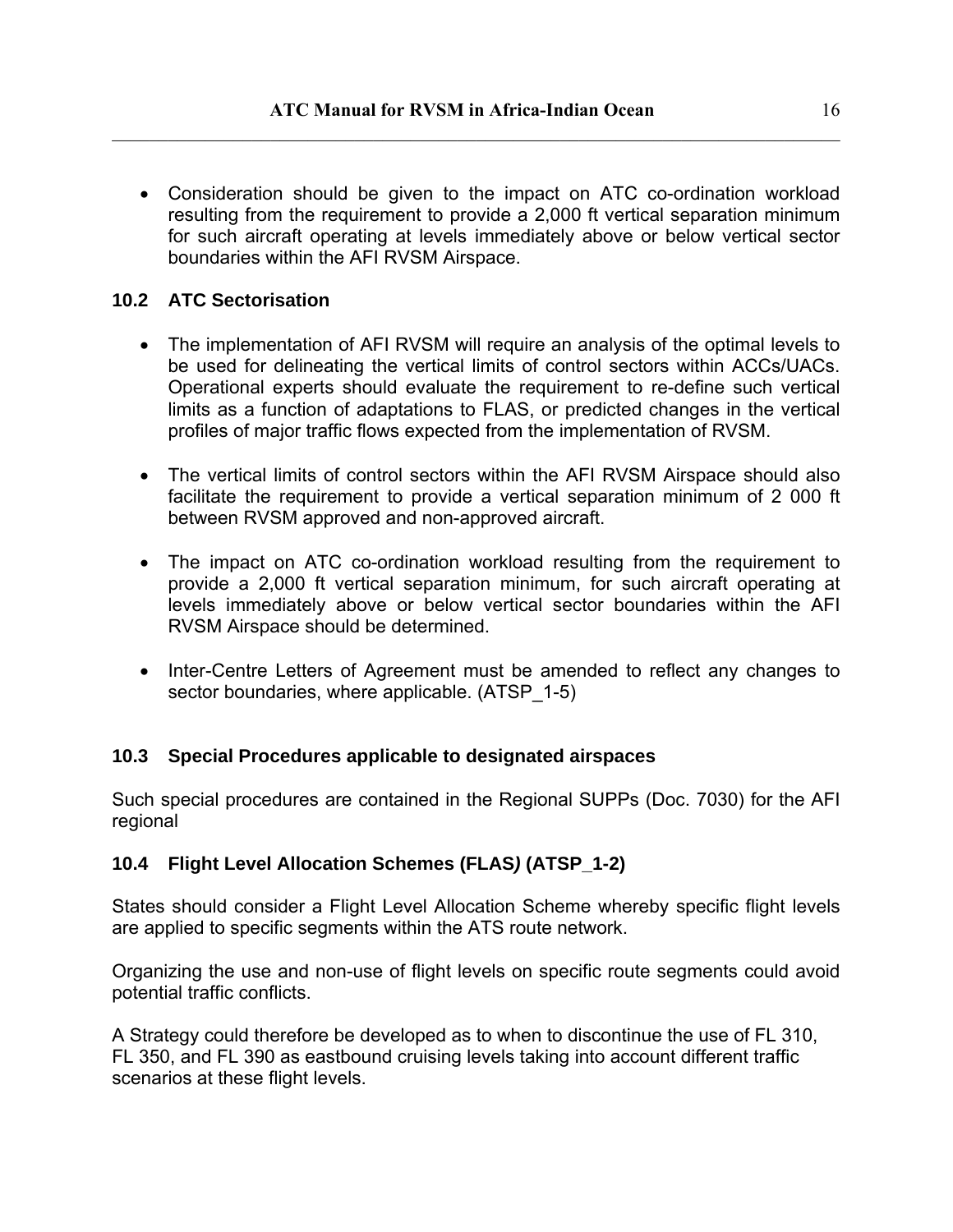### **10.5** *ATC* **Clearances (ATSP\_1-1) (ATSP\_1-3)**

- only RVSM approved aircraft and non-RVSM approved State aircraft shall, subject to ATC capacity be issued an air traffic control clearance to join and operate within the AFI RVSM Airspace.
- Non-RVSM aircraft intending to climb or descend through the AFI RVSM airspace shall be given appropriate ATC clearance.
- ATC clearance into the AFI RVSM airspace shall **not** be issued to formation flights in the AFI RVSM controlled airspace.
- ATC shall assign flight levels to non-RVSM approved aircraft in accordance with a published table.
- All ATC clearances must be read back and acknowledged.

## **10.6 ATS Letters of Agreement (ATSP\_1-5) (ATSP\_1-6) (ATSP\_2-13)**

- 10.6.1 ACCs/UACs should review existing Inter-Centre Letters of Agreement for the purpose of updating the content to include RVSM-related changes prior to the implementation of AFI RVSM.
- 10.6.2 ACCs/UACs should review existing Civil/Military LOAs and/or develop new LOAs defining ATS coordination procedures in RVSM environment.

#### **10.7 Inter-Centre Co-ordination**

#### **10.7.1 Flight Plans (ATSP\_1-4) (ATSP\_2-8)**

If the receiving unit has not received a flight plan, the sending air traffic control unit shall verbally inform the receiving unit of whether or not the aircraft is RVSM approved.

#### **10.7.2 Computer-assisted Co-ordination of Estimate Messages (ATSP\_1-1) (ATSP\_1-6)**

The On-Line Data Interchange (OLDI) System should support the co-ordination of requests for special handling (i.e. STS) as filed in Item 18 of the ICAO Flight Plan. When an automated message does not contain the information filed in Item 18 of the ICAO flight plan relevant to RVSM operations, the sending ATC unit shall inform the receiving ATC unit of that information by supplementing the ACT message verbally, using the term "*Negative RVSM'* or "*Negative RVSM State Aircraft*", as applicable.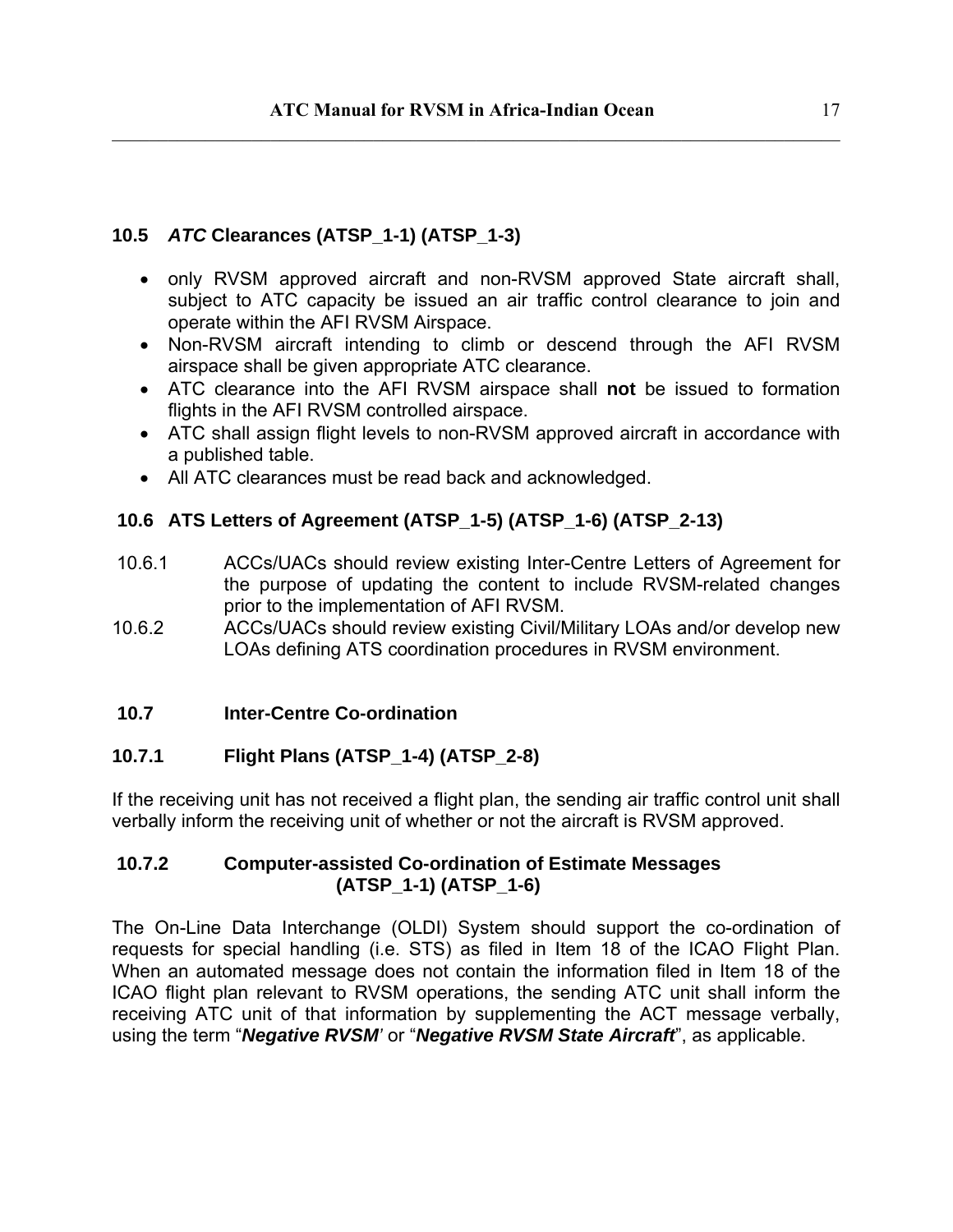#### **10.7.3 Verbal Co-ordination of Estimate Messages (ATSP\_1-6)**

- When a verbal co-ordination process is being used, the sending ATC unit shall include the information filed in Item 18 of the ICAO flight plan relevant to RVSM operations at the end of the verbal estimate message, using the term "*Negative RVSM*" or "*Negative RVSM State Aircraft*", as applicable.
- When a single aircraft is experiencing an in-flight contingency which impacts on RVSM operations, the associated co-ordination messages shall be supplemented verbally by a description of the cause of the contingency.

#### **10.7.4 Training for air traffic controllers and ATC maintenance personnel (Civil and Military) for RVSM. (ATST\_1-1 to ATST\_1-11); (ATST\_2-1 to ATST 2-10); (ATST\_3-1)**

- The safety requirement associated with the ATS training is to show that all relevant staff have been appropriately trained in RVSM Procedures and are competent to operate within an RVSM environment. It is therefore essential that ATS providers recognize its responsibility for the competence of Air Traffic Controllers (ATC) in the provision of ATS in RVSM airspace.
- States must ensure that Air Traffic controllers and ATS Equipment personnel undergo full training and orientation in all the activities concerning the ATM Safety Elements Required for the safe implementation of RVSM in the AFI Continental airspace.

#### **11 AIRCRAFT COLLISION AVOIDANCE SYSTEM**

#### **11.1 Carriage and Operation of Airborne Collision Avoidance System (ACAS) and Pressure-Altitude Reporting Transponder**

The ICAO Standards relating to ACAS II as contained in the ICAO Annex 6, Part I paragraph 6.18 *inter alia* require that:

6.18.1 "From **1 January 2003**, all turbine-engined aeroplanes of a maximum certified take-off mass in excess of 15 000 kg or authorized to carry more than 30 passengers shall be equipped with an airborne collision avoidance system (ACAS II)".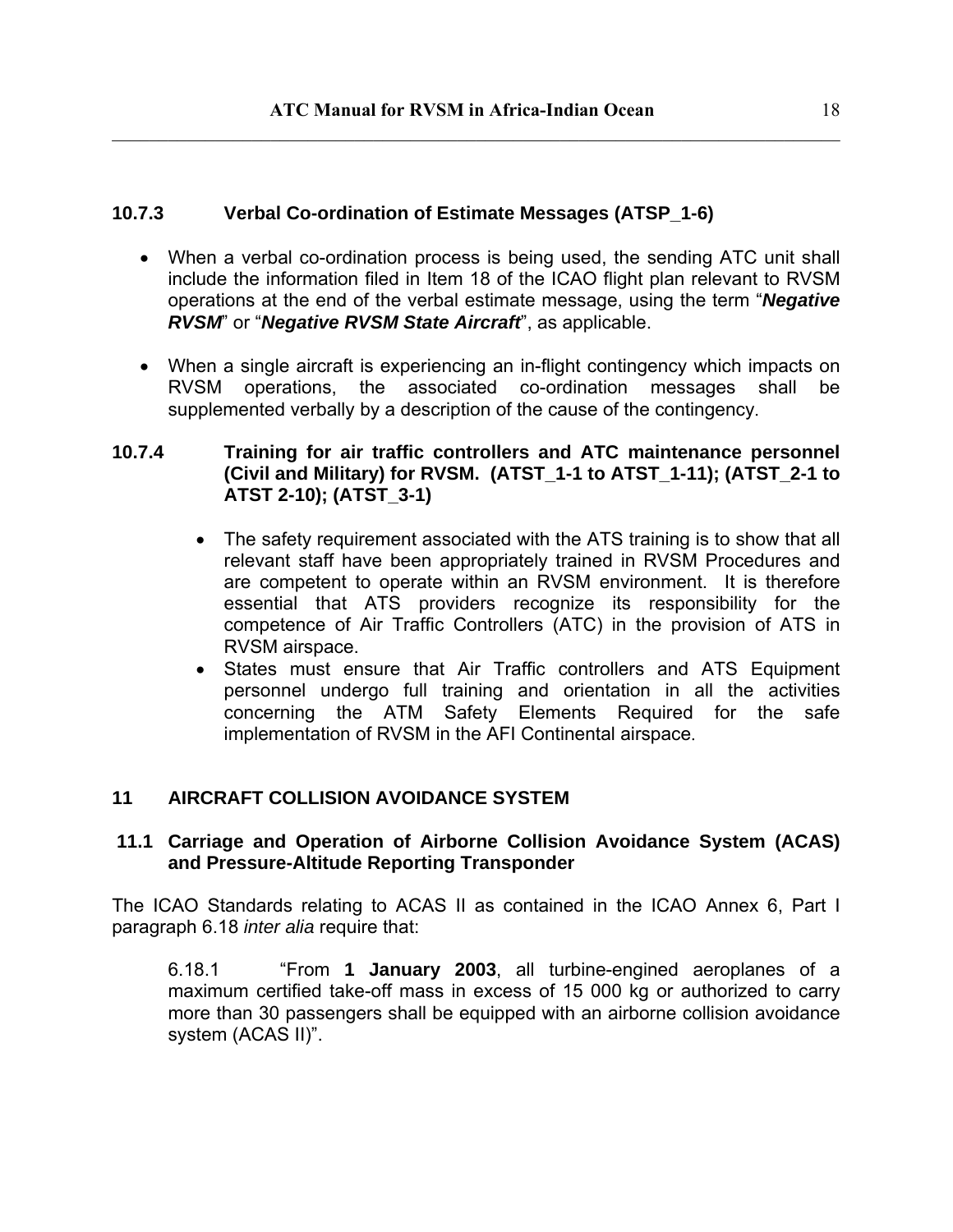6.18.2 "From **1 January 2005**, all turbine-engined aeroplanes of a maximum certified take-off mass in excess of 5 700 kg or authorized to carry more than 19 passengers shall be equipped with an airborne collision avoidance system (ACAS II)".

6.18.3 "An airborne collision avoidance system (ACAS) shall operate in accordance with the relevant provisions of ICAO Annex 10, Volume IV".

The ICAO Standards relating to pressure-altitude reporting transponders as contained in Annex 6, Part I paragraph 6.19 *inter alia* require that:

6.19 "All aeroplanes shall be equipped with a pressure-altitude reporting transponder which operates in accordance with the relevant provisions of Annex 10, Volume IV" and; The ICAO Standards relating to pressure-altitude transponders as contained in Annex 6, Part II paragraph 6.13.1 *inter alia* require as follows:

6.13.1 "**From January 2003**, unless exempted by the appropriate authorities, all aeroplanes shall be equipped with a pressure-altitude reporting transponder which operates in accordance with the relevant provisions of Annex 10, Volume IV".

Furthermore, other relevant ICAO provisions are contained in Annex 2, paragraph 3.2, Annex 11, paragraph 2.4.2, PANS/OPS Doc.8168, Volume I, Part VIII and PANS/ATM, Doc.4444 Chapter 8, paragraph 8.5.

It is relevant to note that TCAS II, Version 6.04A (or earlier), is **not** ICAO ACAS II SARPs compliant, and, as such, will require upgrading to TCAS II, Version 7. TCAS II, Version 6.04A (or earlier) models, were designed for an operating environment where a minimum vertical separation of 2 000 ft is applied above FL 290. TCAS II, Version 7, includes modifications intended to address operational issues, including its compatibility for operations within RVSM Airspace.